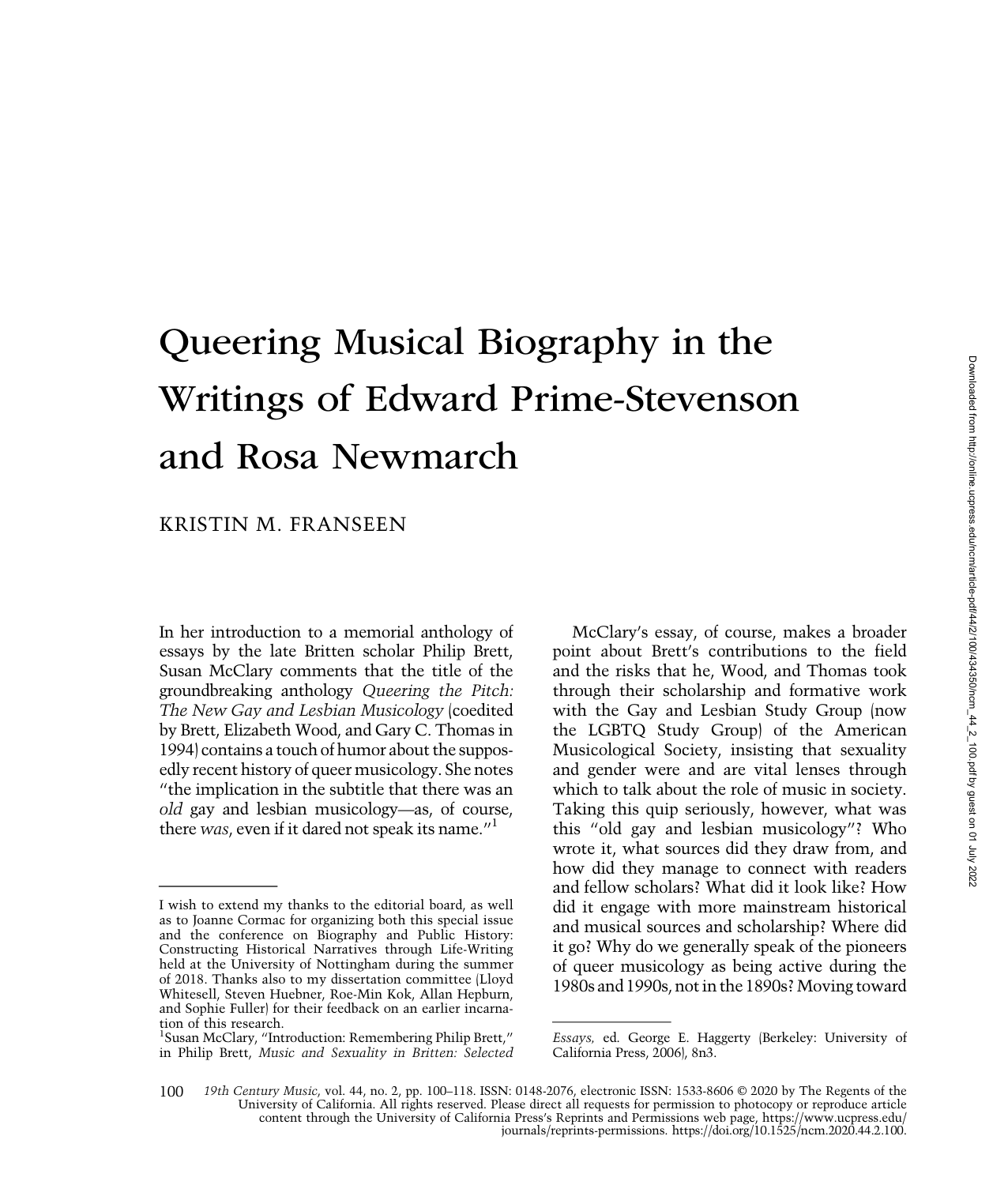an answer to these questions requires broadening both our definitions of musicology and the musicological lens. The traces of the "old" queer musicology and those who created it are, by necessity, frequently esoteric and oblique. The "old" queer musicology relies on dubious sources, personal idiosyncrasies, and the protections afforded by plausible deniability, loaded language, and/or self-publishing.

By examining the biographical and analytical writings of Rosa Newmarch (1857–1940) and Edward Prime-Stevenson (1858–1942), I argue that one finds traces of issues and frameworks that continue to spark debates around queer lifewriting in musicology today, including questions of biographical readings of musical works, suppressed or hidden archives, and what stories are prioritized in musicological research.2 Despite working in different fields and with different ideas about how their understandings of their own sexual identity (as far as it can be determined) interacted with their musicological knowledge, both clearly felt that the interactions between music and sex in the broadest sense meant something pivotal to their work, relationships, and musical experiences. I term this something "musical-sexual knowledge," following Heike Bauer's identification of an "English literary sexology" that translated concepts and frameworks from (often German) medical sexology through a humanities  $lens<sup>3</sup>$ . The medical origins of Bauer's literary sexology in novels such as Radclyffe Hall's The Well of Loneliness (1928) are clearly recognizable, but are also transformed into something distinct from the medical case studies. In a similar manner, the musical-sexual knowledge of the likes of Prime-Stevenson and Newmarch evades easy classification while drawing from the same kinds of ambiguity, hearsay, and subjectivity found in sexology and sex reform literature.<sup>4</sup> Evidence for readers at the time picking up on this musical-sexual knowledge can be found in the writings of E. M. Forster, whose novel Maurice (begun in 1913 but published posthumously) both shows the influence of Newmarch's Tchaikovsky scholarship and reflects the kinds of sexual gossip and canon-building found in Prime-Stevenson's sexological writings. Connecting and contrasting these sources allow me to unearth some of the older frameworks for conceptualizing and historicizing queer music and musical queerness.

#### THE PROBLEMS OF MUSICAL BIOGRAPHY

In her 1904 biography of the conductor Sir Henry Wood, Rosa Newmarch writes movingly of the problems of the biographer's role in mediating the subject's life for a general readership. Noting that Wood was both alive and a close personal friend, Newmarch admits that "to write of living celebrities needs the special gifts of tact and an impartial temper,

<sup>&</sup>lt;sup>2</sup>Recent programs of the LGBTQ Study Group of the American Musicological Society and the LGBTQ+ Music Study Groups (affiliated with the British Forum for Ethnomusicology, the Royal Musical Association, the Society for Music Analysis, and the Society for Musicology in Ireland) reveals panels on aesthetics and hermeneutics, biography, analysis, methodologies, and archival strategies. For an overview of current research concerns and questions in queer musicology, "Colloquy: Music and Sexuality," ed. Judith A. Peraino and Suzanne G. Cusick, Journal of the American Musicological Society 66/3 (2013): 825-72.

<sup>&</sup>lt;sup>3</sup>Heike Bauer, English Literary Sexology: Translations of Inversion, 1860–1930 (Basingstoke: Palgrave Macmillan, 2009). See also Sexology and Translation: Cultural and Scientific Encounters across the Modern World, ed. Heike Bauer (Philadelphia: Temple University Press, 2015).

<sup>4</sup> For the repetition of (auto)biographical anecdotes across sexological and sex reform writings, see the discussion of gay and lesbian sexologists (including Prime-Stevenson) in Henry L. Minton, "The Relationship Between Homosexuals and Sex Researchers, 1870–1940," in Departing from Deviance: A History of Homosexual Rights and Emancipatory Science in America (Chicago: University of Chicago Press, 2002), 7–32; and Heike Bauer, "Scholars, Scientists, and Sexual Inverts: Authority and Sexology in Nineteenth-Century Britain," in Repositioning Victorian Sciences: Shifting Centres in Nineteenth-Century Scientific Thinking, ed. David Clifford (London: Anthem, 2006), 197–206. Liz Stanley makes a similar argument about the role of selfdescription in the correspondence of and case studies by and about sexologist and socialist lecturer Edith Lees Ellis (whose husband, Havelock Ellis, coauthored with John Addington Symonds the first book-length sexological study of "sexual inversion" in English). See Liz Stanley, "Epistemological Issues in Researching Lesbian History: The Case of Romantic Friendship," in Working Out: New Directions for Women's Studies, ed. Hilary Hinds, Ann Phoenix, and Jackie Stacey (London: Falmer, 1992), 161–73. For shared literary references (many of which appear in sexology and sex reform works), see Nat Hurley, "The Queer Traffic in Literature; or, Reading Anthologically," ESC 36 (2010): 81–108.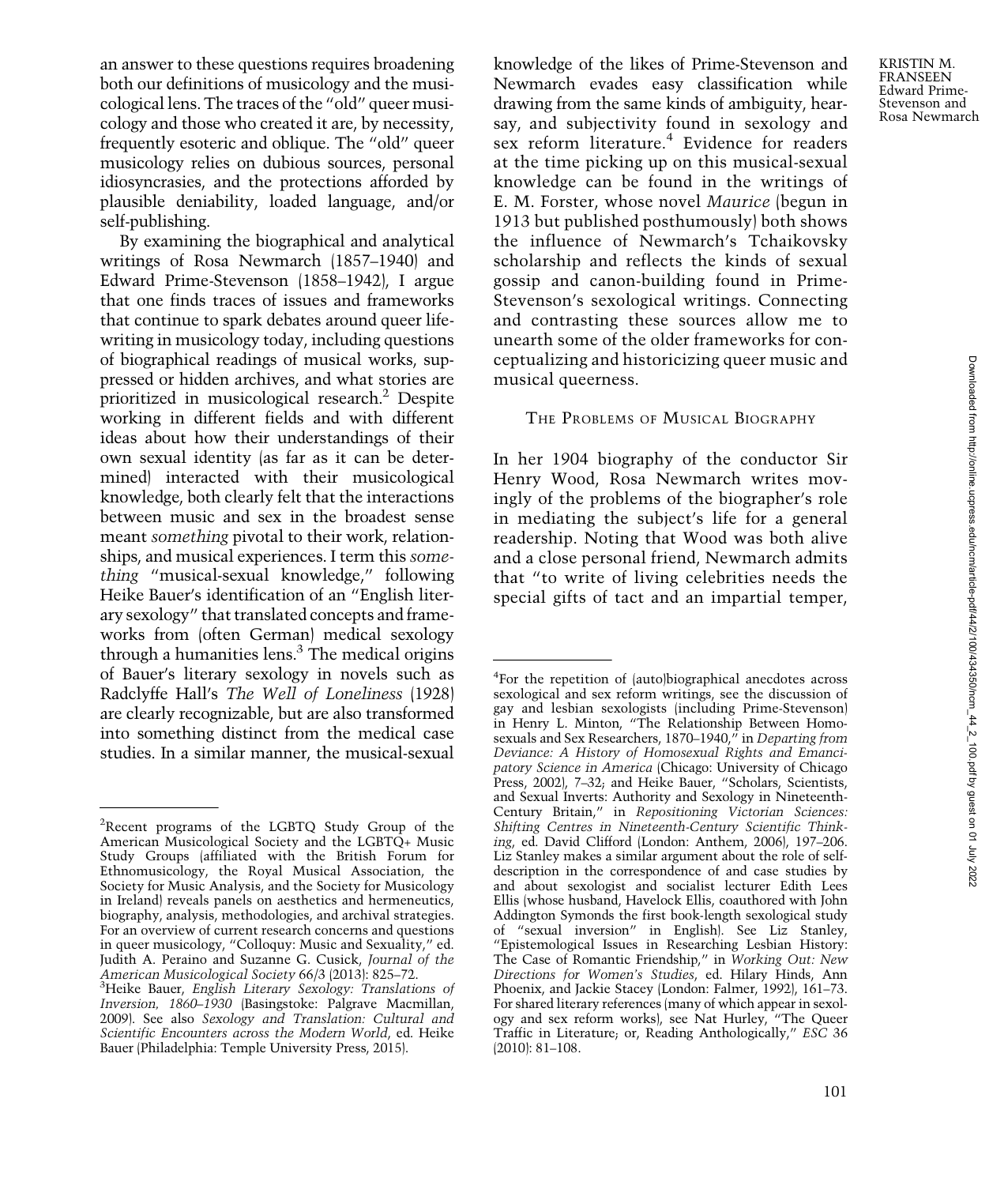to which most probably I have no claim whatever" and "there is always the risk of saying more than should be said in a man's lifetime."<sup>5</sup> Newmarch's call for "tact and an impartial temper" highlights a persistent tension between the private and public nature of music biography, one which lingers to this day and has in some ways been exacerbated in debates over the role of identity in music research.

The problems of biography and the role of the biographer are not limited to the risks of either angering living subjects or upsetting one's friends. As a field, musicology simultaneously struggles with and fetishizes biography as a source of insight into the past. On the one hand, the minute details of a composer's or performer's life can seem to distract from broader interpretations of their work, both as a sign of their exceptional place in music history and as a window into their subjective experiences. On the other, a total neglect of how life influences art risks reifying the notion that great artists are somehow beyond the realm of human foibles and eccentricities. In contexts where the circumstances of a musician's life are taboo or otherwise controversial, the question of biography as research or hindrance becomes even more fraught. Questions of what is "appropriate" or "relevant" to musical biographies frequently boil over into broader debates about methodology, as in the Schubert and Handel debates of the 1990s and the critiques of Barbara Heyman's biography of Samuel Barber.<sup>6</sup> In the case of the Schubert and Handel examples, what was seemingly at stake was not (or not only) whether Schubert's and Handel's relationships had been misinterpreted by scholars for so long, but what constituted the historical record in the case of queer musical biography. As Philip Brett noted, this biographical censure was not universally applied:

The one composer we have been allowed to "know" about in the period is Tchaikovsky. But the disclosing of the Russian composer's sexuality and the careful covering over (or ignoring) of the tracks around Schubert surely has to do with the processing of music by scholarship as a male and predominantly German art. A Russian composer could be homosexual, indeed one so close to Teutonic mastery probably had to be homosexual, because that would allow the exotic, decadent, and effeminate quality of the music to be held up (as I remember it being held up to me in my youth) as a warning. The central German canon must at all costs be preserved in its purity. The closeting of Schubert is of a similar order as the papering over of Wagner's anti-Semitism.7

Brett points to two key problems in queer musical biography: the limits of "acceptable" queer biographical knowledge and the implications this has for how we interpret different types of music. The fact that music biographers have disclosed or alluded to Tchaikovsky's homosexuality before addressing "the tracks around" the likes of Schubert and Handel presents several additional problems for examining Tchaikovsky's scholarly reception. Whereas with the two earlier composers, a general lack of intimate personal details frequently leads biographers to construct speculative inner lives out of general historical context and the lives of those around their subjects, different types of knowledge about Tchaikovsky have shaped the scholarly record in a different way. How one viewed Tchaikovsky and his music as troubled, heroic, unstable, sympathetic, confessing, concealing—largely depended on one's reaction to the disclosure of his homosexuality. Individual biographical readings of Tchaikovsky's music that took up psychological approaches to his works thus often ultimately (and unfortunately) reveal more about the climate in which those readings took place than about the sub- $^{5}$ Rosa Newmarch, Henry J. Wood (London: Lane, 1904), 1.<br> $^{6}$ Eor the former two debates see "Schubert: Music Sexuality" in ject within his particular historical context.<sup>8</sup>

<sup>&</sup>lt;sup>5</sup>Rosa Newmarch*, Henry J. Wood (*London: Lane, 1904), 1.<br><sup>6</sup>For the former two debates, see "Schubert: Music, Sexuality, Culture" (ed. Lawrence Kramer, special issue), this journal 17/1 (1993); and Ellen T. Harris, "Homosexual Context and Identity: Reflections on the Reception of Handel as Orpheus," in Queer People: Negotiations and Expressions of Homosexuality, 1700–1800, ed. Chris Mounsey and Caroline Gonda (Lewisburg: Bucknell University Press, 2007), 41–68. For a summary of the latter in the context of broader developments in queer theory and musicology, see Kyle Kaplan, "At Home with Barber: Vanessa and the Queer 1950s" (MA thesis, McGill, 2015), 1–10.

<sup>&</sup>lt;sup>7</sup>Philip Brett, "Musicality, Essentialism, and the Closet," in Queering the Pitch: The New Gay and Lesbian Musicology, ed. Philip Brett, Elizabeth Wood, and Gary C. Thomas, 2nd edn. (New York: Taylor & Francis, 2006), 15.

<sup>&</sup>lt;sup>8</sup>For more on how this approach to knowledge about Tchaikovsky took place during Newmarch's and Prime-Stevenson's careers, see Malcolm Hamrick Brown's survey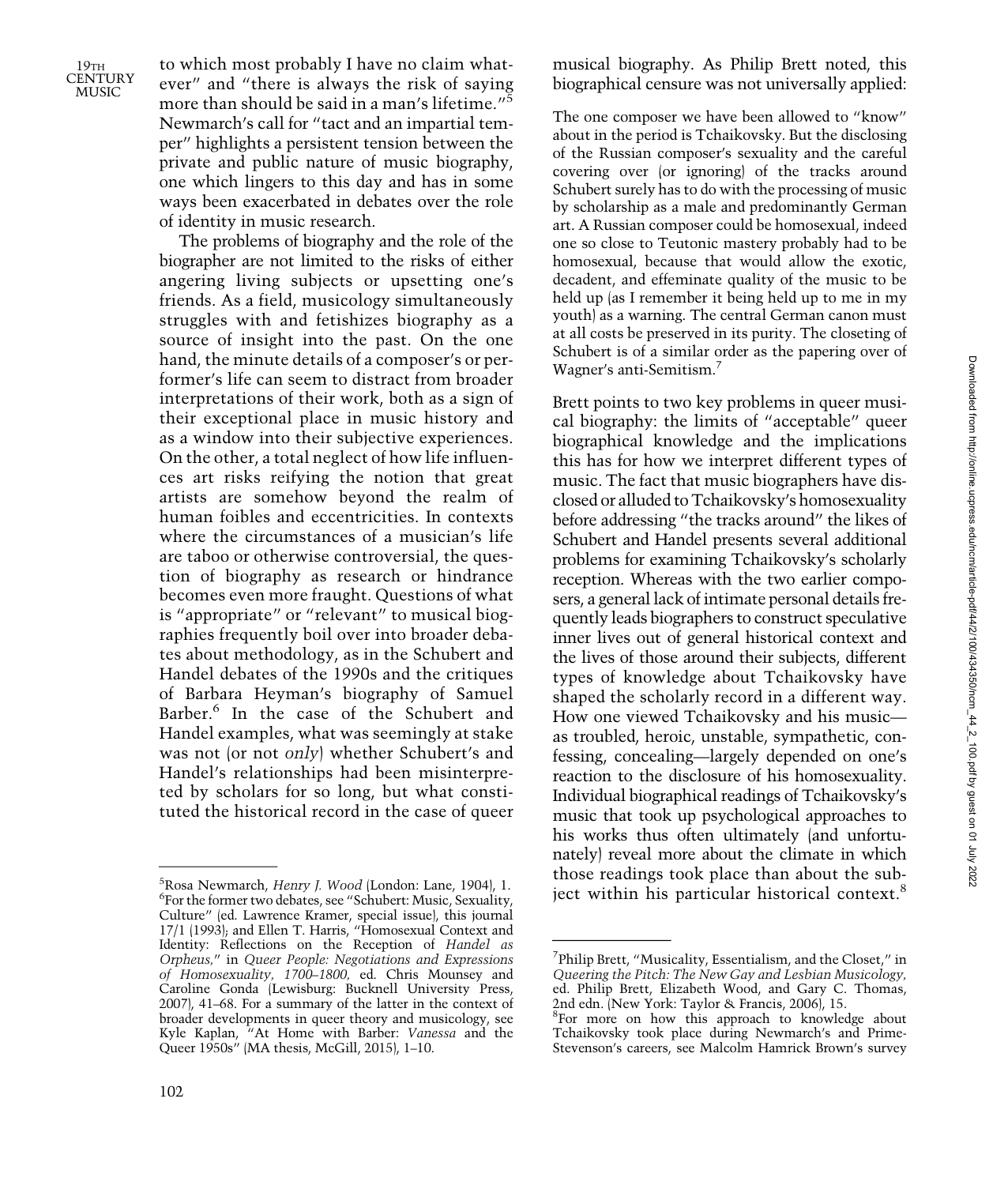KRISTIN M. **FRANSEEN** Edward Prime-Stevenson and Rosa Newmarch

The problem in Tchaikovsky scholarship, particularly for those who wished to discount the relevance of queer musicology, was not a lack, but rather an excess of evidence, that one could not always easily explain away in terms of platonic friendships and homosociality.<sup>9</sup>

These concerns—about inclusions and exclusions in music biography, about how and if knowledge of a composer's life influences later hearings of their music, even about the validity of multiple possible readings of the same anecdotes and examples—are not unique to Tchaikovsky, queer biography, or twentiethcentury musicology. Yet the struggle over what types of sources are "relevant" within musicological research raises several questions around the evaluation and use of sources that are informal, missing, contested, or otherwise ambiguous. Although Prime-Stevenson and Newmarch approached the issue of musical biography from different angles, both grappled with sources aligned with musical-sexual knowledge that they could not fully explicate.

## EDWARD PRIME-STEVENSON'<sup>S</sup> QUEER SYMPHONIC PROJECT

American-born music critic and amateur sexologist Edward Prime-Stevenson poses intriguing problems to the project of queer musical historiography, life-writing, and hermeneutics.<sup>10</sup> Born to a wealthy family in Madison, New Jersey, Edward Stevenson apparently studied law as a young man, although he never practiced. Instead, he turned to writing fiction and newspaper columns. His surviving books divide easily into four general categories: boys' adventure novels, sentimental short stories, music criticism, and amateur sexology.

Around the turn of the century, Prime-Stevenson left the United States, traveling throughout Europe and continuing for a time to freelance for newspapers in New York and London. Eventually, he settled permanently in Europe, largely dividing his time between resorts in Florence and Lausanne. A large inheritance from a maternal uncle facilitated his now double-barreled surname (his earlier books and newspaper columns are signed E.I.S.), his travels abroad, and his ability to self-publish on a variety of subjects. For his two booklength works on homosexuality, he devised the pseudonym Xavier Mayne, referring in public only to his authorship "(under pseudonyms) of important studies in a branch of the psychiatrics of sex."<sup>11</sup>

The piecemeal and self-referential nature of Prime-Stevenson's research is perhaps best at play in his work as "Mayne." The Intersexes contains over 700 pages documenting all that the author was able to compile on the history, subcultures, and experiences of "simisexual"

of homophobic language in Anglophone Tchaikovsky schol- men and women.<sup>12</sup> Given his literary and arship from the first half of the twentieth century. Malcolm Hamrick Brown, "Tchaikovsky and His Music in Anglo-American Criticism, 1890s–1950s," in Queer Episodes in Music and Modern Identity, ed. Sophie Fuller and Lloyd Whitesell (Urbana: University of Illinois Press, 2002), 134–49. Recent critiques of Tchaikovsky's scholarly reception have emphasized important distinctions between Anglophone (largely British and U.S.) and Russian (and Soviet) interpretations of Tchaikovsky's sexuality and his role as a gay historical figure. These include Richard Taruskin, "Pathetic Symphonist: Chaikovsky, Russia, Sexuality, and the Study of Music," in On Russian Music (Berkeley: University of California Press, 2008), 76–104; and the brief discussion of Tchaikovsky's reception in post-Soviet Russian popular culture in Stephen Amico's conclusion to Roll Over, Tchaikovsky!: Russian Popular Music and Post-Soviet Homosexuality (Urbana: University of Illinois Press, 2014), 184–87. In the introduction to Tchaikovsky's Pathétique and Russian Culture (Farnham: Ashgate, 2014), Marina Ritzarev argues that Russian and later Soviet scholars (beginning with Tchaikovsky himself in letters intended for later publication) have been inclined to sanitize the composer's biography, while Western scholarship has focused on his sexuality to the exclusion of other elements.

<sup>&</sup>lt;sup>10</sup>Portions of this section, along with a more detailed exploration of Prime-Stevenson's research process, queer readings of Beethoven and Wagner (among others), and revisions of earlier music criticism, were previously published in a slightly different form in Kristin M. Franseen, "'Onward to the End of the Nineteenth Century': Edward Prime-Stevenson's Queer Musicological Nostalgia," Music & Letters (2020): [https://doi.org/10.1093/ml/gcz108.](https://doi.org/10.1093/ml/gcz108)

<sup>&</sup>lt;sup>11</sup>Anonymous [probably Edward Prime-Stevenson], "Stevenson, Edward Prime-," in Who's Who in America, vol. 7, ed. Albert Nelson Marquis (Chicago: A.N. Marquis, 1913), 2002.

<sup>&</sup>lt;sup>12</sup>Nineteenth- and early-twentieth-century writings on homosexuality employ an array of terms ranging from the euphemistic to mythological to the quasi-medical. While he borrows terminology from a variety of sources, Prime-Stevenson generally preferred "simisexual" as a generic term for homosexuality to the discussions of "inversion" favored by the medical sexologists Ellis and Hirschfeld. He also uses nineteenth-century jurist and reformer Karl Heinrich Ulrichs's "Uranian," a word choice that connected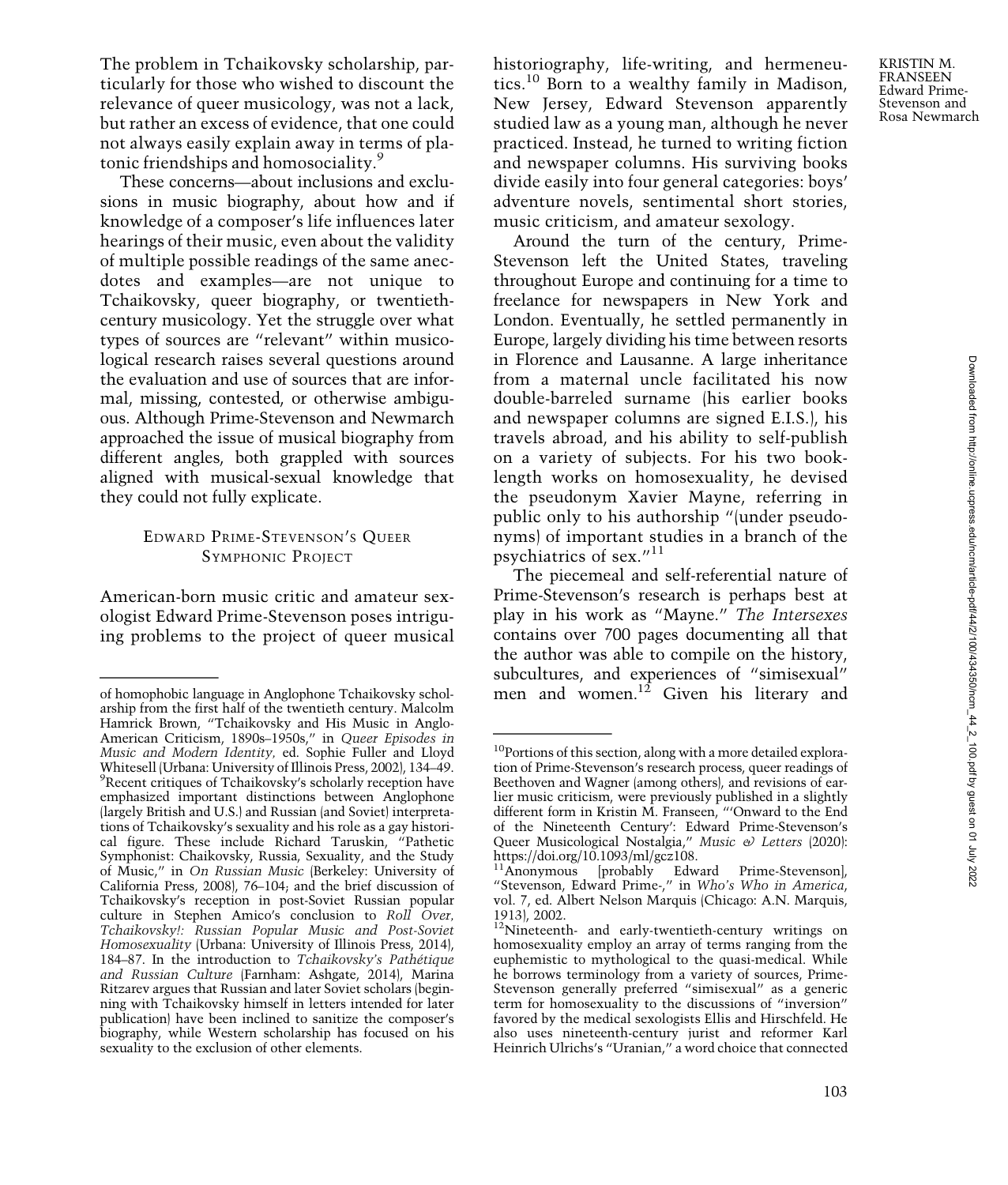19TH **CENTURY** MUSIC<sup>1</sup>

artistic interests, the bulk of the volume is given over to accounts of prominent simisexuals in history, literature with simisexual themes, and reworkings of sexological case studies for nonscientific readers. "Mayne" quotes extensively from poetry and fiction with same-sex themes, including lengthy excerpts from Prime-Stevenson's own novels and personal translations of works only available at that time in French or German. Through this persona, "Mayne" presents an unusual example of an artist explaining for a select readership the secret messages to be found in apparently mainstream works. As we will see, however, neither "Mayne" nor Prime-Stevenson confine the question of secret programs to their own writings.

While "Mayne" was far from the only sex reformer or sexologist of his time to discuss music and performance in the context of sexuality, his discussions of music and drama differ markedly from the approaches taken by the more sexologically minded Magnus Hirschfeld and Havelock Ellis. Hirschfeld and Ellis deal with "musicality" more generally as a congenital trait in their case studies and analyses, compiling data on the supposed number of "inverts" engaged in musical and dramatic professions.13 By contrast, "Mayne" seems to suggest more of a specifically simisexual way of experiencing music. He divides his analysis of music in The Intersexes into three main subheadings: "the neurotic source of music," "music as an eternal sphynx of art," and "considerations of music and simisexualism."<sup>14</sup> The first section focuses primarily on general notions of music and "nerves," influenced by early psychological research into "neuroticism" and "neurasthenia," but the second is more concrete, and consists largely of a detailed list of the kinds of music he

associated with homosexuality—complete with reprinted anecdotes about simisexual identification with individual composers and pieces. One presumes that he derived these from either his own experiences or other members of his international social circle. Tchaikovsky is the only figure "Mayne" names in his section on "music and drama and uranianism" (a term for male homosexuality developed by the German jurist Karl Heinrich Ulrichs and used by Hirschfeld in his medical and political writings) who remains an utterly unsurprising presence in current queer musical histories. His account here resonates with similar gossip about Tchaikovsky alluded to in Rosa Newmarch's Tchaikovsky scholarship and E. M. Forster's Maurice, not to mention ongoing debates a century onward about the construction of Tchaikovsky in musicology, criticism, and biography:

The death of the brilliant and unhappy Russian composer Tschaikowsky has been affirmed (if denied with equal conviction) as a suicide, not a sudden illness, in consequence of terror of a scandal that hung over him —a relative being spoken of as the persecutor. Some homosexual hearers of Tschaikowsky's last (and most elegiac) symphony, known as the "Pathetic" claim to find in it such revelations of a sentimental-sexual kind that they have nicknamed the work the "Pathic" Symphony. Brahms and the colossal Bruckner have been characterized as "the ultimate voices in a homosexual message by symphonic music"; even if one sub-consciously uttered.<sup>15</sup>

Here, one observes the importance of musicalsexual gossip in both "Mayne's" and Prime-Stevenson's research. He begins with the common biographical rumors of suicide and symphonic autobiography (or confession) circulating in a variety of musical circles during the 1890s and 1900s, but quickly moves into the realm of hidden listening practices: "the homosexual hearers" of the Pathétique. The Pathétique/"Pathetic" (the then-standard English translation)/"Pathic" lines refer to a joke about sexual passivity, which Prime-Stevenson here attributes both to "homosexual hearers" and to the "revelations of a sentimental-sexual kind" that they supposedly find in Tchaikovsky's music.

him intellectually to the international and upper-class networks associated with the likes of Edward Carpenter and John Addington Symonds. For more on Ulrichs's use of Classical Greek terminology and impact on German and British sexology, see Ralph M. Leck, Vita Sexualis: Karl Ulrichs and the Origins of Sexual Science (Urbana: University of Illinois Press, 2016).

<sup>&</sup>lt;sup>13</sup>See, for instance, the case studies on musicians compiled in Magnus Hirschfeld, Die Homosexualität des Mannes

<sup>&</sup>lt;sup>14</sup>"Xavier Mayne" [Edward Prime-Stevenson], The Intersexes: A History of Similisexualism as a Problem in Social Life (Rome: Privately Printed, 1908 or 1909), 395–99. <sup>15</sup>Ibid., 396–97.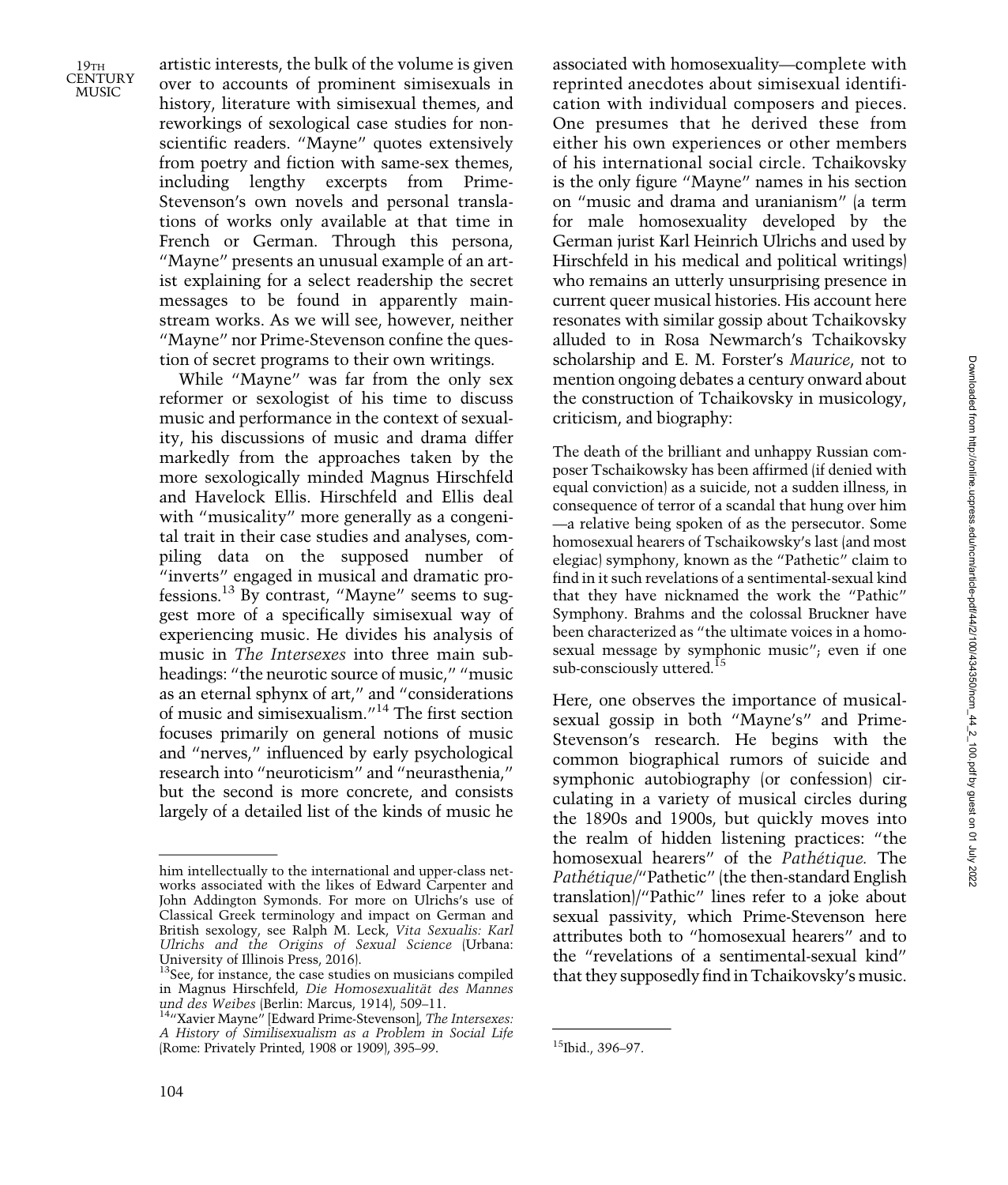By starting with Tchaikovsky as an "accepted" creator of queer musical meaning, "Mayne" grounds his more distant claims about other symphonic works and composers. The "hearers" (among whom, one assumes, Prime-Stevenson numbered himself) are one of his recurring primary sources for building a queer musical canon. and their experiences of certain types of music are even more central to his arguments than biographical evidence taken from composers' lives. Based on the possibilities of musical revelations, "Mayne" next includes a number of composers within his queer canon who might be more surprising to the twenty-first-century musicologist or concertgoer. He suggests an alternate narrative of Beethoven's famously unhappy relationships with women and his nephew Karl, arguing that "composers present homosexual types: during either all their lives, or a portion of them. The supreme secret of the noblenatured and moral Beethoven seems to have been an idealized homosexualism. In Beethoven's sad latest days, can be traced a real passion for that unworthy nephew Carl: who, it is said, once sought to extort money from Beethoven, on threats to disclose an [sic] homosexual relationship!"<sup>16</sup> "Mayne's" queer reading of Beethoven, while brief, is complicated by musical and biographical claims. His opening thesis that "composers" generally present homosexual types can be interpreted either in terms of biographical details or in terms of musical interpretation. As with Tchaikovsky and the Pathétique, "Mayne" suggests an unusually direct parallel between biography and music in moving toward a simisexual reading of Beethoven's Piano Sonata, op. 111. While he shies away here from presenting specific musical details, he claims that the piece "is often called among German and Austrian Uranians, 'the Uranian Sonata,' from some legendary 'in-reading' of the work."<sup>17</sup>

Prime-Stevenson's linking of the perceived biographical and musical similarities between Tchaikovsky and Beethoven serves to ground his otherwise eccentric queer reading of the symphonic canon. Initially, it might be easy to

dismiss this remark as either wishful thinking or musicological quackery on Prime-Stevenson's part, a sort of queer counterpart to the perennial debates about the identity of the so-called Immortal Beloved. Prime-Stevenson, however, is not the only source for homoerotic—or, at least, homosocial—readings of Beethoven's music and politics. While "Mayne" spells out his reading of Beethoven more overtly than many of his contemporaries, one finds traces of his claims in other sources, especially in relation to queer reclamations of the piano as a gendered and eroticized domestic instrument. Edward Carpenter's political and artistic writings reveal something like "Mayne's" supposed "in-reading" of Beethoven's piano sonatas in his focus on brotherhood and the importance of the piano as a source of personal and communal growth tied to his own democratic and socialist ideals. As one of "Mayne's" readers and a frequent writer on both sexual and artistic subjects, Carpenter recognized the potential for sympathetic readings of artistic and literary works. In his The Intermediate Sex, Carpenter cites "Mayne's" novel Imre alongside works by sexologists Havelock Ellis, Marc-André Raffalovich, and Richard von Krafft-Ebing. In this passage, Prime-Stevenson has the character Oswald directly link Beethoven and Tchaikovsky to his own coming-out process, remarking that "I had half-divined it in the music of a Beethoven and a Tschaikowsky before knowing facts in the life-stories of either of them—or of an hundred other tone-autobiographies."<sup>18</sup>

What is the purpose behind Prime-Stevenson's claims about "homosexual messages" in symphonic music, in particular the claim that such gossip is universal among a group of unnamed "German and Austrian Uranians"? Richard

 $^{16}$ Ibid., 396.<br> $^{17}$ Ibid.

<sup>18</sup>While Oswald does not cite specific musical examples for these "tone-autobiographies," Prime-Stevenson's use of repeated allusions to the same musical and literary repertoire elsewhere in his writings suggests that this refers to Beethoven's piano sonatas and Tchaikovsky's Pathétique. The fact that Carpenter is able to cite Xavier Mayne in 1908 suggests one path for Prime-Stevenson's secretive distribution channels for his self-published sexological writings. Xavier Mayne [Edward Prime-Stevenson], Imre: A Memorandum, as cited in Edward Carpenter, The Intermediate Sex: A Study of Some Transitional Types of Men and Women (London: Allen and Unwin, 1908), 168.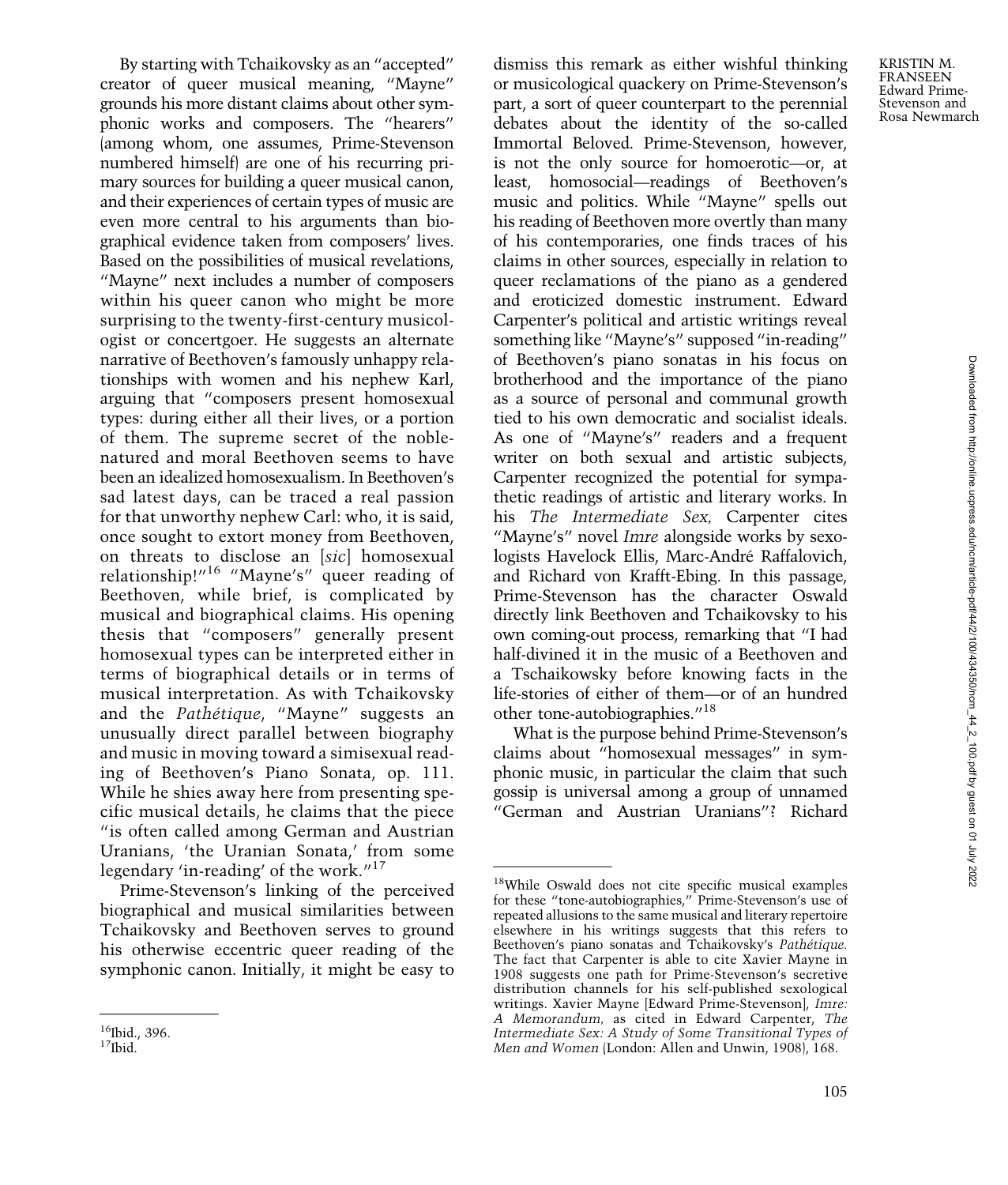Taruskin and Malcolm Hamrick Brown have both analyzed how the myths of Tchaikovsky's suicide and the "court of honour" around his alleged relationship with a young aristocrat are more indicative of a homophobic approach to queer musical biography in Anglophone musicology and criticism in the first half of the twentieth century than of any specific instance from Tchaikovsky's life.<sup>19</sup> When it comes to "Mayne's" and Carpenter's readings of Beethoven and Tchaikovsky in similar terms, however, the myths of blackmail, crossgenerational and incestuous relationships, and the threat of ruin seem less a "punishment" for his subjects' sexuality than a reworking of familiar negative tropes from 1890s sex scandals to suit a writer and readers searching for a history of homosexuality in its reclaiming of negative or ambiguous sources in order to construct queer meanings.

Prime-Stevenson here uses symphonic music as a carrier of hidden meanings more generally in order to justify moving beyond Tchaikovsky and a dependence on documentary biography, which for queer figures in this time (as we will see in Newmarch's works) frequently requires the use of censored, homophobic, or otherwise negative sources where definitive facts are unavailable or unpublishable. This in turn serves as a kind of underlying support for his more strictly musical claims about Brahms, Bruckner, and Wagner. He writes that various symphonies by Brahms and Bruckner "have been characterized as 'the ultimate voices in a homosexual message by symphonic music,' even if one subconsciously uttered."<sup>20</sup> These statements open up a wealth of questions about "Mayne's" sources, Prime-Stevenson's musical experiences and education, and the exchange of musical-sexual gossip at the turn of the twentieth century. "Mayne" provides no citations for these claims, although he was certainly in correspondence with sexologists and sex reform activists who shared both his love of German music and his

interest in simisexual men and women as keepers of hidden knowledge.

Beethoven, Brahms, and Bruckner—none of whom are today traditionally considered a part of queer musical histories or biographies—do nonetheless all share a few traits that "Mayne" and Prime-Stevenson found musically and personally compelling in considering simisexualism in music. All three were unmarried and had famously unconventional or complicated relationships with women. All wrote primarily "absolute" instrumental music, which lent itself well to subjective readings. Moreover, perhaps most significantly for Prime-Stevenson's professional career and recorded listening habits, all three wrote music that was frequently performed in New York City in the 1890s and decades later available on phonograph records. While the canonical status of "Mayne's" "bachelor composers" might at first seem an unusual quality in an author seeking non-normative readings of music, that very status may have facilitated the "legendary 'in-reading'" in the first place. By framing the sexual (and simisexual) elements of music in The Intersexes as a "sphynx," whose riddles can only be answered by a select few, "Mayne" argues that the "otherness" of both absolute music and simisexuality allow for sympathetic communication.<sup>21</sup> Unlike many twentieth- and twenty-first-century attempts to "queer" mainstream cultural artifacts, "Mayne" does not claim to be subverting dominant readings of the canon, but rather suggesting an even more exclusive form of knowledge wherein only those who know what Beethoven's piano sonatas or the symphonies of Bruckner, Brahms, and Tchaikovsky are "really about" truly comprehend the music. Indeed, Prime-Stevenson's two later books on musical subjects, Long-Haired Iopas (1927–28) and A Repertory of One Hundred Symphonic Programmes (1933), largely dispense with biographical claims, instead privileging the experience of listening as the ultimate source of musical knowledge. The appeals to "toneautobiographies" in Imre and "the ultimate homosexual message" in The Intersexes implies a turn away from documented biographical

<sup>19</sup>See Richard Taruskin's "Pathetic Symphonist: Chaikovsky, Russia, Sexuality, and the Study of Music," in On Russian Music, 76–104; and Malcolm Hamrick Brown, "Tchaikovsky in Anglo-American Criticism, 1880s–1950s," in Queer Episodes in Music and Modern Identity, 134–50. <sup>21</sup>Prime-Stevenson, The Intersexes, 397. <sup>21</sup>Ibid., 396.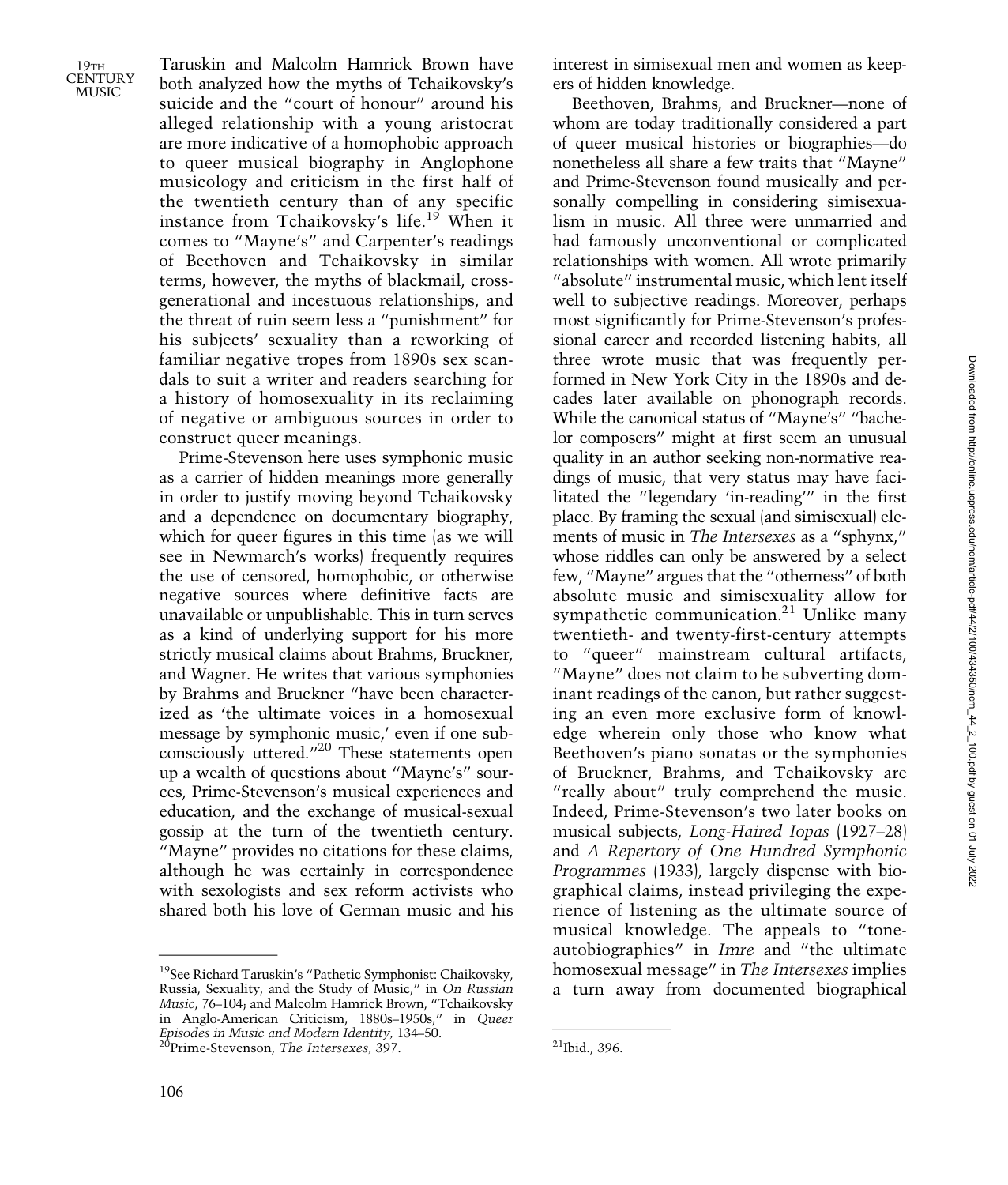knowledge (often impossible to verify and/or tied to tragedy) and toward a queer "in-reading" of particular musical works. This methodology, while piecemeal in Prime-Stevenson's writings, finds resonances in more recent discussions of queer musical fandom and debates about hermeneutics within queer music theory. $22$ 

## ROSA NEWMARCH AND THE LIMITS OF DOCUMENTARY BIOGRAPHY

While Prime-Stevenson's search for "toneautobiographies" led him from historical research into the realm of speculative musical meanings, the biographical and critical writings of Rosa Newmarch reflect different tensions between listener experience and historical evidence. Newmarch, a married woman with no obvious connections to the mostly male network of queer gossip surrounding Tchaikovsky's death, initially seems an unexpected Tchaikovsky scholar. Encouraged by friends and family to pursue journalism after studying art as a young woman, Newmarch developed an interest in writing and translating biographical articles about Russian artists during the 1880s and 1890s. Her study of Russian, contacts with Eastern European musicians, first research trips to Russia, and establishment in the world of music criticism all coincide with some of the first English performances of the Pathétique. Newmarch's musical friends and colleagues, especially conductor Sir Henry Wood, encouraged her to expand what had been a series of articles in The Musician on Tchaikovsky's life and works into a book.<sup>23</sup> This effort produced Tchaikovsky: His Life and Works (1900), one of the first book-length biographies of the composer and the first in English.<sup>24</sup> Newmarch's "Tchaikovsky project" grew in the 1900s and 1910s to include numerous scholarly and popular articles in English and German, an edited translation of Modest Tchaikovsky's biography of his brother, several program notes intended for distribution at public concerts, the article on Tchaikovsky in the second edition of Grove's Dictionary of Music and Musicians, translations of libretti and song texts, and a sonnet cycle. Her place in the nascent academic field of musicology during her lifetime was largely tied to her skill at languages, connections to important musical men, and gendered notions of public scholarship as a form of "acceptable" women's labor. In a 1914 letter to Oscar Sonneck, Edward Dent provides an overview of his thoughts on various British musicologists, writing "now let me criticize your British list [of music scholars Sonneck had requested Dent's opinion of for potential collaborations], for your private eye!" <sup>25</sup> While he includes Newmarch alongside the likes of Hubert Parry and Ernest Newman, Dent is less than complimentary toward her work, remarking that "Rosa N's only claim to fame is that she knows Russian, but she will write yards of stuff for you, no doubt." Newmarch herself was clearly aware of the limits placed on her as a female musicologist and a scholar dependent on a more public, rather

KRISTIN M. **FRANSEEN** Edward Prime-Stevenson and Rosa Newmarch

 $22$ For a contemporary example, the panel "Queer Music Theory: Interrogating Notes of Sexuality," hosted by the Society for Music Theory's Queer Resource Group and the LGBTQ Study Group of the AMS at the 2014 joint meeting in Milwaukee, WI, included contributions on queer readings of "straight" music (Nadine Hubbs's analysis of the country song "Jolene" and Naomi André's work on vocal timbre and race in postcolonial operatic performances), the possibility for queer methods in formalist approaches to music theory (Roger Mathew Grant's reading of analysis-as-decadence and James Currie's "cruising as formalism"), and the experience of ambiguity in musical experiences (Gavin Lee on queer phenomenology and Judith A. Peraino on temporality). This session is analyzed briefly alongside other AMS meetings in William Cheng's "How to Sound Musicological," in Just Vibrations: The Purpose of Sounding Good (Ann Arbor: University of Michigan Press, 2016), 63–68.

<sup>23</sup>Much later in her career, Newmarch acknowledged Wood as "the motive-power which kept us all moving forward" in the dedication to her last work, The Concert-Goer's Library of Descriptive Notes, 6 vols. (London: Oxford

<sup>&</sup>lt;sup>24</sup>Rosa Newmarch, Tchaikovsky: His Life and Works; with extracts from his writings, and the diary of his tour abroad in 1888 (London: Richards, 1900).

 $\frac{25}{5}$ Sonneck and Dent occupy important places in the establishment of musicology as an academic field in the United States and Britain. Dent was active in the formation of the International Musicological Society, and Sonneck (the former namesake of the Society for American Music) was head of the music division of the Library of Congress and the founder and first editor of the Musical Quarterly. Edward Dent, letter to Oscar Sonneck, April 2, 1914, Oscar George Theodore Sonneck Collection, Music Division, Library of Congress, Correspondence File. I thank Annegret Fauser for graciously sharing this letter.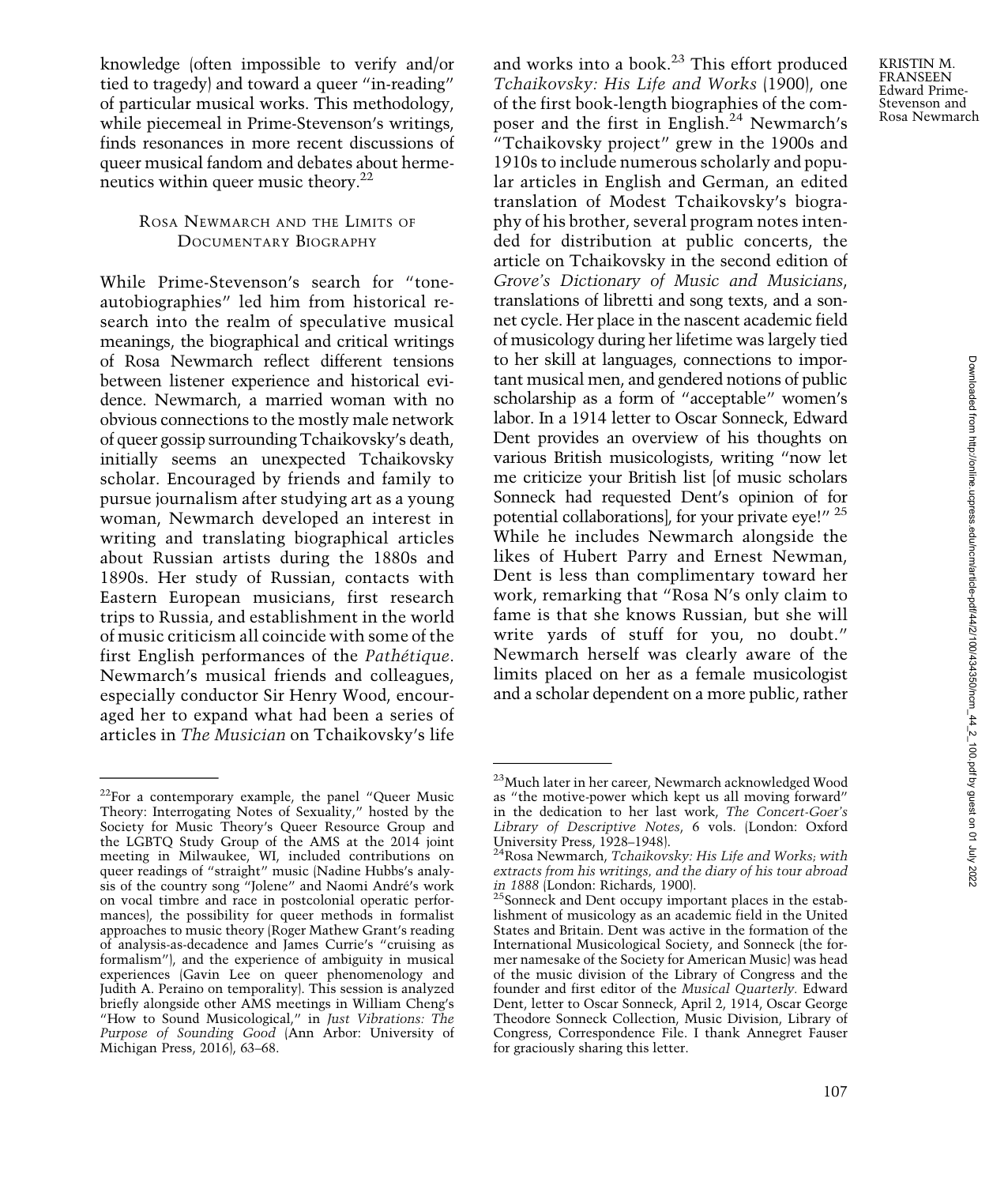

than scholarly, readership, as demonstrated in an article for The Chesterian entitled "Confessions of a Programme Writer":

I was first invited to write analytical notes for the Symphony, Sunday and Promenade Concerts of the Queen's Hall Orchestra in the autumn of 1908. I accepted this entirely new order of work with trepidation, for I succeeded a distinguished musician, Mr. Percy Pitt, and an equally distinguished critic, Mr. Alfred Kalisch, and felt a weight of responsibility not only to a large public, but to my own sex: for I believe I may claim to have been the first woman analyst, programmist, annotator— What you will; every term for our profession seems equally clumsy. Very soon the absorbing interest of the work outweighed its anxieties, although I have never been able to agree with a Victorian friend who congratulated me on having found "such a nice occupation for a lady." Much as I liked it, the work did not always prove to be of that silkenflowing, genteel description which a quarter of a century ago was still regarded as the prerogative of "the lady-worker."<sup>26</sup>

Elsewhere, she was less direct about the limits placed on female scholars. In her memoir of Sibelius, Newmarch comments that the composer's invitation to dine at New College, Oxford was "an honour for which I was naturally not eligible."<sup>27</sup>

Tchaikovsky was but one of her many research interests—the catalogue of her works

compiled by Philip Ross Bullock also includes significant scholarship on and translations of Mussorgsky, Rimsky-Korsakov, and Janáček (to name but a few).28 She also devoted time to writing biographies of people she knew personally, including Henry Wood and the singer Mary Wakefield. Yet the particular issues raised by her Tchaikovsky research represent central questions in music biography then and now: how do we talk about the personal lives of our subjects when information is hidden, lost, or otherwise unavailable? How should knowledge of an artist's life affect how we as scholars and audiences engage with their work? Newmarch's own thoughts on biography are contradictory. She recognizes that readers of biographies seek "every scrap of information" on their subjects, yet is hesitant when it comes to the role of the biographer as interpreter of historical evidence, preferring wherever possible to let subjects or their work speak for themselves with little commentary beyond correcting misinformation.

The language of secrecy and revelation pervades Newmarch's musicological writings. All of which raises the question: just what did Rosa Newmarch find so captivating about Tchaikovsky's music and private life, and how did she interpret ambiguous or taboo biographical evidence? In an analysis of a selection of her personal writings and published criticism, Bullock argues that "her life and work illustrate the complex and often unresolved interactions between inherited expectations about gender and propriety on the one hand, and her lived experience as a 'queer' female individual on the other."<sup>29</sup> Yet in her public writings on Tchaikovsky, there is

<sup>26</sup>Rosa Newmarch, "Confessions of a Programme-Writer," The Chesterian 9/72 (July–August 1928): 252. Similar assumptions about gender in musical biography (and the potential for sexual transgression) are found in the reception of the early Liszt biographies by Lina Ramann and Marie Lipsius (La Mara). See James Deaville, "Writing Liszt: Lina Ramann, Marie Lipsius, and Early Musicology," Journal of Musicological Research 21 (2002): 73–97.

<sup>&</sup>lt;sup>27</sup>New College did not admit women until 1979. Rosa Newmarch, Jean Sibelius: A Short Textbook of a Long Friendship (Boston: Birchard, 1939), 62. It is worth comparing Newmarch's experiences as a female guest at Oxford with her acquaintance Ethel Smyth's experience as the recipient of an honorary doctorate in 1926. While Smyth was invited to dine at Somerville and Lady Margaret Hall along with another female honoree (the Duchess of Atholl), she remarked that photographers recording the ceremony "probably mistook one for the housekeeper or a female Bedel." See Susan Wollenberg, "Ethel Smyth as Honorary Doctor of the University of Oxford," in Felsensprengerin, Brückenbauerin, Wegbereiterin: Die Komponistin Ethel Smyth, ed. Cornelia Bartsch, Rebecca Grotjahn, Melanie Unseld (Munich: Allitera Verlag, 2010), 85–97.

<sup>28</sup>Philip Ross Bullock, "Appendix: Chronological List of Published Works by Rosa Harriet Newmarch," in Rosa Newmarch and Russian Music in Late Nineteenth and Early Twentieth-Century England (Farnham: Ashgate, 2009), <sup>147</sup>–64. 29Bullock, "'That More Liberal Mode of Life': Rosa

Newmarch, Aestheticism, and Queer Listening in Victorian and Edwardian Britain," in Music and Victorian Liberalism: Composing the Liberal Subject, ed. Sarah Collins (Cambridge: Cambridge University Press, 2019), 109. Bullock's chapter appeared shortly after the completion of my dissertation on the queer musicology of Vernon Lee, Newmarch, and Prime-Stevenson, and I am grateful to Lloyd Whitesell for drawing it to my attention.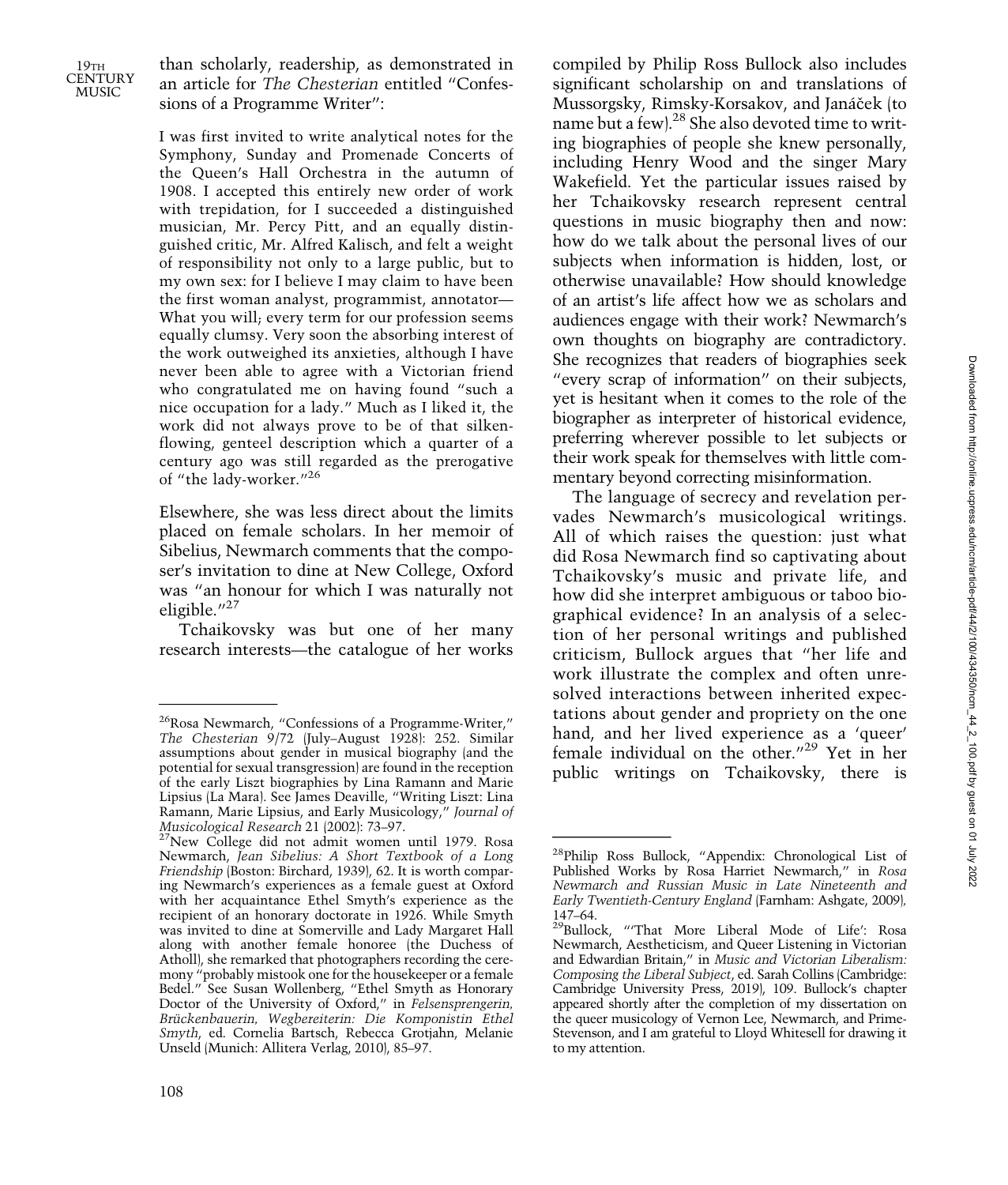frequently an overabundance of negative evidence: she does not speak directly about Tchaikovsky's sexuality, shies away from making direct claims about possible autobiographical or confessional meanings in the Pathétique, and acknowledges there are numerous vital sources controlled by the Tchaikovsky family that she is unable to access. It is at these moments, however, where Newmarch's professed ambivalence about the limits of biography reminds the reader of that same extramusical gossip and anecdote that ordinarily has no place in Newmarch's documentary research.

## AMBIGUITIES, EVIDENCE, AND DEBUNKING IN TCHAIKOVSKY: HIS LIFE AND WORKS

Even commentators not particularly attuned to the musical-sexual knowledge circulating about Tchaikovsky frequently caught on that there was something tantalizingly mysterious about the Pathétique. As Newmarch remarks in the opening pages of Tchaikovsky: His Life and Works (1900), "almost every scrap of information concerning the composer of 'The Pathetic' Symphony is eagerly sought after."<sup>30</sup> A few hundred pages later, her account of Tchaikovsky's death reveals, if negatively, something of the rumors surrounding him:

There is no doubt that one of the reasons of the extraordinary popularity of this work [the *Pathétique*] lies in the fact that it has been invested with an autobiographical interest for which there is no real warranty. It is said that in some vague and mysterious way it foreshadowed the composer's approaching end. Perhaps it is also with the idea of supporting this theory that sensationalists have discovered that Tchaikovsky shortly afterwards committed suicide. The idea is picturesque, but neither in Russia nor abroad have I discovered any substantial ground for the report.<sup>31</sup>

For a debunking of "sensationalist" rumorperhaps even the denial referred to less than a decade later by Prime-Stevenson—this provides substantially little additional information about Tchaikovsky's death or the "autobiographical interest" of the Pathétique. One could easily imagine a musically unaware reader, perhaps someone similar to the protagonist in E. M. Forster's Maurice, discovering the existence of this rumor through Newmarch in the first place. Newmarch pointedly does not tell her readers where, how, or through whom she first encountered the rumor, inadvertently providing evidence for its spread among music lovers in this period. While this lack of citations might be expected for a work aimed at a general readership, it is inconsistent with Newmarch's lengthy references to Russian primary and secondary sources for other matters related to Tchaikovsky's life and career. Her account of Tchaikovsky's death, for instance, is largely drawn from the reminiscences of music critic Nikolay Kashkin, and a great deal of space in Life and Works is devoted to lengthy translations of Tchaikovsky's own music criticism and diaries. The line "neither in Russia nor abroad have I discovered any substantial grounds for the report" suggests a more active investigation into the rumor on Newmarch's part, but it is left at that. Does the "vague and mysterious way" Newmarch describes the alleged connection between the Pathétique and Tchaikovsky's rumored suicide reflect the way in which someone described the rumor to her, perhaps skirting the boundaries of what Brown refers to as the "constraints of propriety" that limited what Newmarch could overtly address?32

The focus on Tchaikovsky's self-presentation throughout Life and Works seems at first to diminish the role of Newmarch as biographer/ translator. Despite her repeatedly stated aim of letting the subject speak for himself, Newmarch does let some moments of clarity come through. She concludes the biographical portion of Life and Works with commentary on a translation

KRISTIN M. FRANSEEN Edward Prime-Stevenson and Rosa Newmarch

 $^{30}$ Rosa Newmarch, *Tchaikovsky: His Life and Works*, vii.  $^{31}$ Ibid., 106–07.

<sup>&</sup>lt;sup>32</sup>Brown claims "Newmarch was most probably made aware of the talk about the composer's heterodox erotic inclinations during her sojourns in Russia, although we cannot know what she made of the information." Malcolm Hamrick Brown, "Tchaikovsky and His Music in Anglo-American Criticism," in Queer Episodes in Music and Modern Identity, 138–39.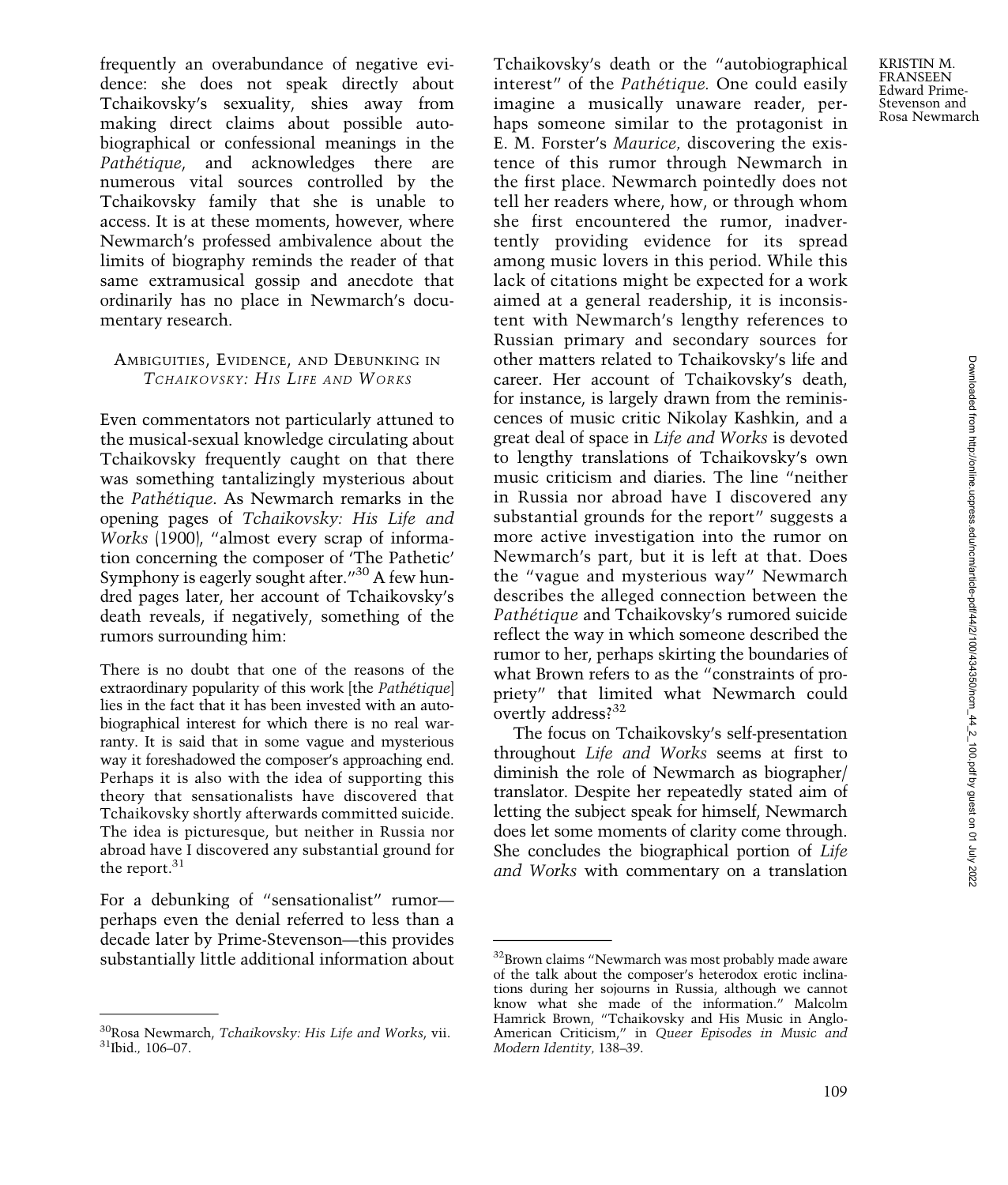

from Kashkin's account of the composer's life and death:

M. Kashkin concludes his book with the following somewhat enigmatical passage, which probably refers to the unhappy circumstances of Tchaikovsky's marriage:— "I have now finished my reminiscences. Of course they might be supplemented by a few more events, but I shall add nothing at present, and perhaps I shall never do so. One document I shall leave in a sealed packet, and if thirty years hence it still has any interest for the world, the seal may be broken; this packet I shall leave to the care of the Moscow Conservatoire. It will contain the history of one episode in Tchaikovsky's life upon which I have only touched in my book."

Upon this episode I am not able to throw any further light. When the authorised life and correspondence of the composer appears, his relatives may possibly clear up the mystery which surrounds it. On the other hand, it is more than probable that they will not take the public into their confidence upon a subject about which Tchaikovsky himself preserved an almost unbroken reticence.<sup>33</sup>

Newmarch's speculations as to the contents of Kashkin's "sealed packet" provides an unusually ambiguous conclusion to a biography which in many ways sought to dispel what she viewed as the unproven or unprovable gossip in English musical circles about Tchaikovsky's death. In the preceding pages, she takes Kashkin to task for repeating the "pathetic" autobiographical reading of the Pathétique, and she states conclusively in several places that Tchaikovsky died of cholera.

To end with a hint at an unseen private archive suggests her own investment, however unlikely, in solving the Tchaikovsky mystery, and her frequent returns to Tchaikovsky and the Pathétique as subjects in her musicological writing. At the same time, this simultaneous lack of information and promise of a surplus of knowledge that remains unreachable reflects what Eve Kosofsky Sedgwick identifies as the "presiding incoherences of modern gay (and hence nongay) sexual specification."<sup>34</sup> Sedgwick, analyzing the overabundance of queer knowledge found in

 $33$ Newmarch, *Tchaikovsky: His Life and Works*, 110.  $34$ Eve Kosofsky Sedgwick, *Epistemology of the Closet*, 2nd edn. (Berkeley: University of California Press, 2008), 213. Proust's fiction, observes the "incoherent" construction of the closet as both spectacle (Proust's narrator's secrets are exposed) and viewpoint (the reader shares in his attempts at concealment). Newmarch's keeping of Tchaikovsky's secrets at arm's length while pondering the nature of Kaskin's sealed packet performs a similar function: posing the "spectacular" revelation of the composer's secrets while asking the reader to empathize with Tchaikovsky's secrecy. Although Newmarch, like Tchaikovsky, disdains those who "condescend to substitute mere autobiography for criticism," her continued linking of the Pathétique with subjective emotion (Tchaikovsky's, her own, that of other listeners) and unsaid knowledge is provocative.35

One could therefore easily think of Newmarch here as a gatekeeper of musical-sexual knowledge, denying or obscuring the truth about her queer subject. Certainly her ambiguously subjective reading of the Pathétique merits multiple readings as denying a specific "morbid" reading of the piece while frequently still placing discussion of the work alongside accounts of Tchaikovsky's unhappy marriage, relationship with Vladimir Davidov, and death. As previously mentioned, Brown views Newmarch's biography as essentially closeting her subject, even if he contextualizes this by considering the limits of what she would have likely been able to get away with publishing. Judith A. Peraino, meanwhile, provides a critique of early Tchaikovsky biography and analysis as essentially confessional, noting that the mentions of "subjective sentiment" in Newmarch's translation of Modest Tchaikovsky inspired "later Tchaikovsky biographers, critics, and would-be psychoanalysts" to "[seize] upon the rhetoric of secrecy as substantiating evidence for musical disclosure."<sup>36</sup> In that same chapter, Peraino also cites Newmarch's Grove entry as disparaging of his lack of a clear compositional method, arguing that her language of sentimentality and over-elaboration plays into a homophobic discourse of using technique to "signal a

 $35$ Newmarch, *Tchaikovsky: His Life and Works*, 112.<br> $35$ Judith A. Peraino, *Listening to the Sirens: Musical* Technologies of Queer Identity from Homer to Hedwig (Berkeley: University of California Press, 2005), 81.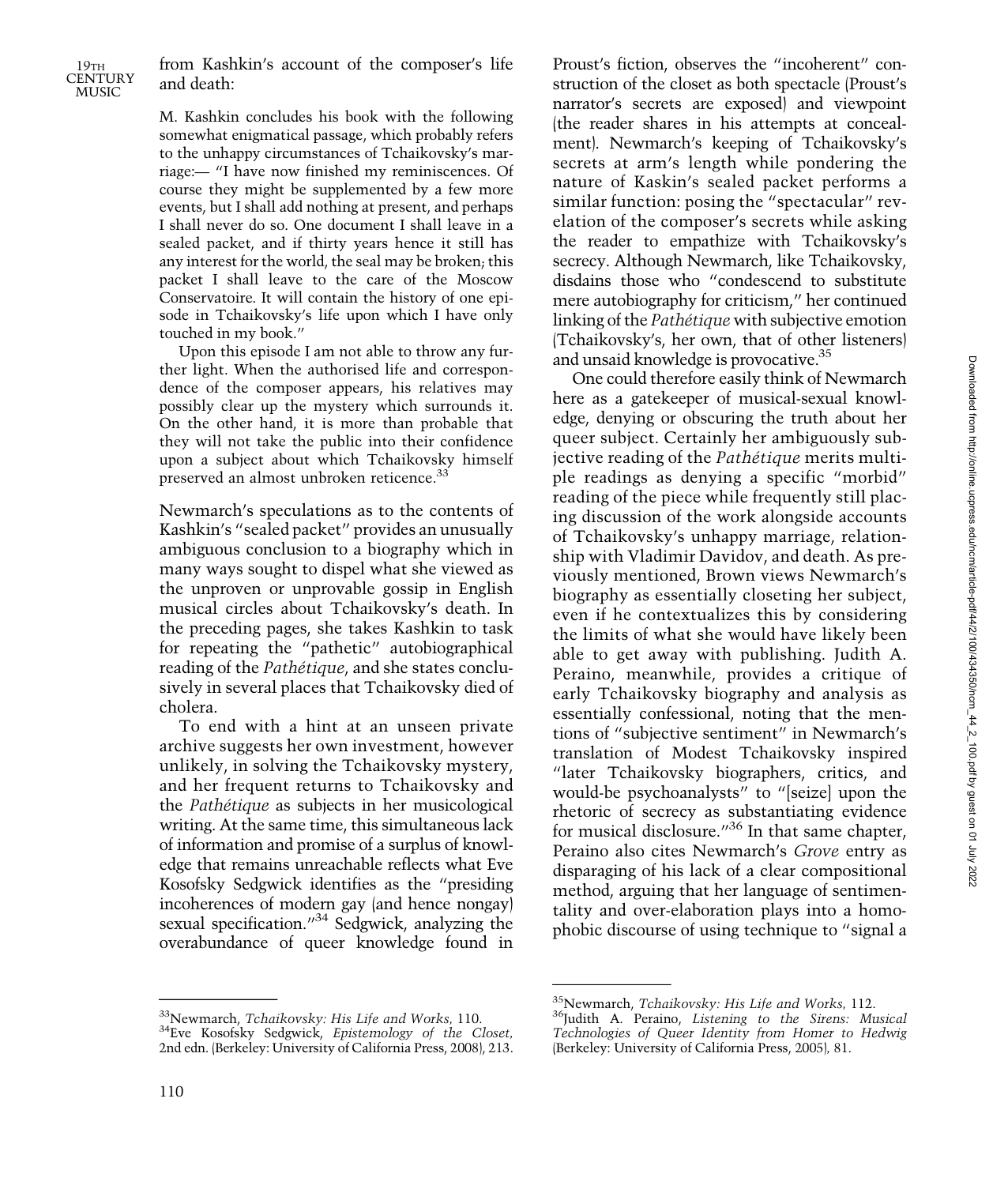suspicion of sexual deviance."<sup>37</sup> Peraino argues for a reading of the Pathétique that constructs Tchaikovsky's musical emotion not as confessional (a term implying the moralizing and medicalizing discourses of religion and psychology) but confrontational, displaying potentially transgressive emotions without asking for absolution.

While a more critical view of Newmarch's scholarly discretion is certainly valid, I contend that many of Newmarch's readers (including Prime-Stevenson and E. M. Forster) read her project as providing a level of legibility and dissemination of one example of queer lives and experiences. These are seen most clearly in two aspects of Newmarch's writings on Tchaikovsky: descriptions of the Pathétique (often closely tied to accounts of Tchaikovsky's personality and temperament) and accounts of his marriage and relationships. While what Newmarch's sources actually told her in person would be near impossible to reconstruct, I contend that at least some of her readers read in her project an example of queer musical life beyond the surrounding narratives of violence and shameful confession. Bullock notes in his biography of Tchaikovsky, that the quasipsychological quality of Tchaikovsky's scholarly reception obscured his own self-presentation as "a sophisticated self-aware agent in the evolving social, economic and artistic culture of Imperial Russia in the second half of the nineteenth century."<sup>38</sup> While her project was often aimed at correcting what she saw as sensationalist and exaggerated factual errors, her inclusion of the Kashkin account demonstrates one of many places where Newmarch observed a gap in the record and left something to be returned to at an unspecified point in the future. It is telling that Newmarch moves from this uncomfortably unclear moment of speculation in Life and Works to a lengthy section devoted to Tchaikovsky's criticism and tour diary, effectively giving him the last word, even if many questions remained unanswered.

# "TEMPERAMENTS AKIN TO HIS OWN": READING TCHAIKOVSKY IN TRANSLATION

Reading across Newmarch's Tchaikovsky project, there are some hints that she also sought, if not actively to resist the earliest iterations of "confessional" autobiographical analyses of the Pathétique, then at least to suggest a more "confrontational" role for certain listeners. The loaded psychological terminology used in much English-language Tchaikovsky research during the first half of the twentieth century (and its effect on later musicology) has been analyzed in detail in the scholarly reception histories compiled by Brown and Taruskin. In one sense, Newmarch differs from later scholars in cautioning her audience against reading too much of the composer's personality into the Pathétique, noting in one program note that

although we have Tchaikovsky's own testimony that his unrevealed programme was "penetrated by subjective sentiment," we need not therefore narrow the emotional contents of the Symphony to a mere expression of personal apprehension of death and "the great misgiving." . . . Tchaikovsky gives utterance to thoughts and problems that lie deep down in every thinking mortal. To label such music morbid, pessimistic, neurotic; to repeat truisms to the effect that poets can always find a silver lining in every well-regulated cloud that threatens the horizon of life, is merely to take a superficially optimistic view of a tremendous and inscrutable situation. The experiences which inspired Tchaikovsky in this Symphony are identical with our own; even if we rarely allow them to ripple the surface of life, they agitate its depths in a blind, unconscious way. Therefore when we hear them expressed with such piercing and intimate feeling, Tchaikovsky's music seems to us less a revelation of external truths than a startling emanation from our own innermost being.<sup>39</sup>

Given the frequent use of "morbidity" and "neuroticism" as code words for male homosexuality at the turn of the century, Newmarch's decision to allude to a vague "tremendous and inscrutable situation" is certainly suggestive. That said,

<sup>&</sup>lt;sup>37</sup>Ibid., 108.<br><sup>38</sup>Bullock, *Pyotr Tchaikovsky* (London: Reaktion Books, 2016), 10. He makes a similar argument for Newmarch as an agent of Victorian/Edwardian aestheticism and liberalism in "The More Liberal Mode of Life."

<sup>&</sup>lt;sup>39</sup>Newmarch, "The Pathetic Symphony," program note reprinted in M, "Mrs. Rosa Newmarch," Musical Times 52 (April 1911): 227.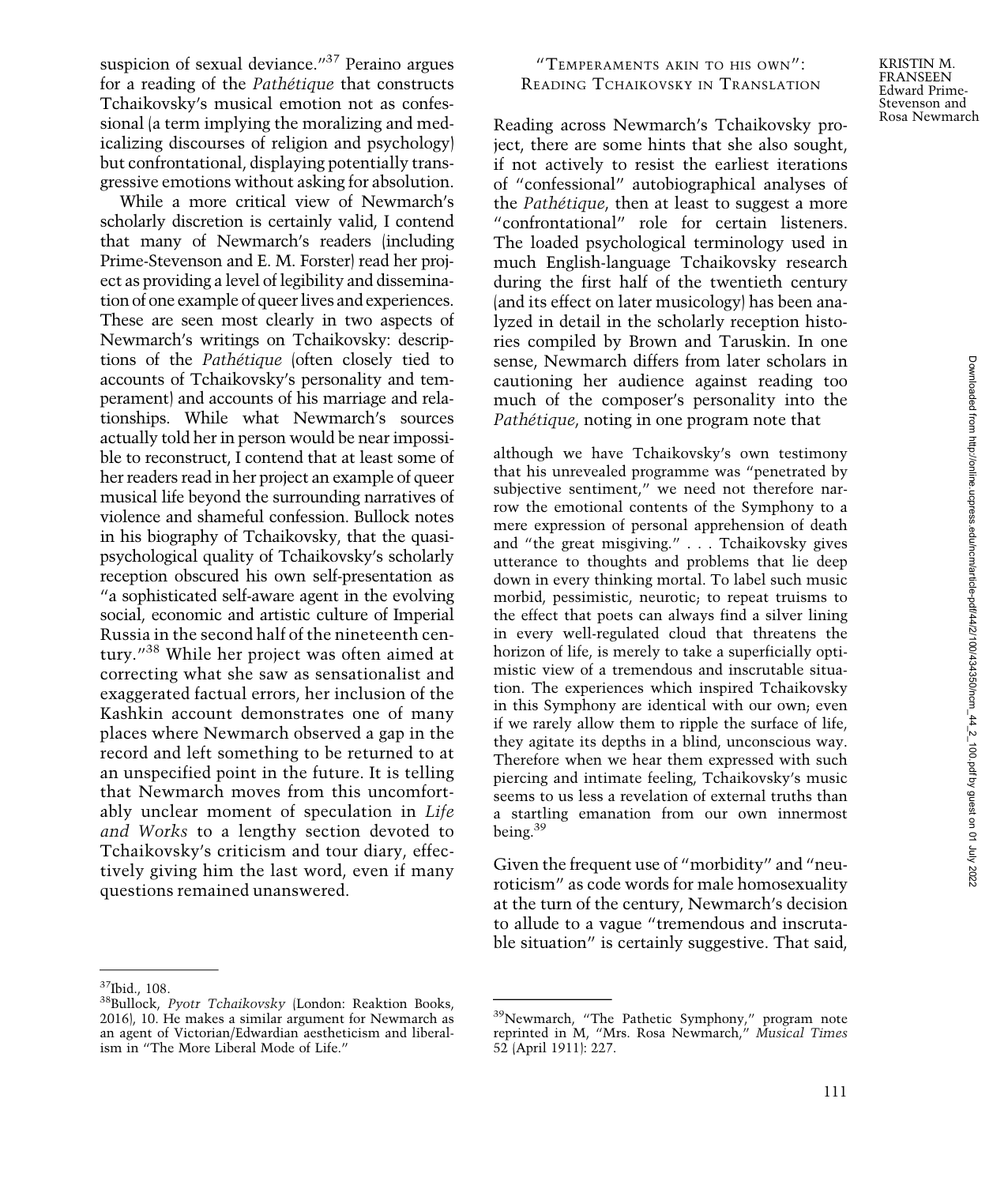19TH **CENTURY** MUSIC<sup>1</sup>

she vacillates between what seem to be her own personal experiences of the Pathétique, Tchaikovsky's emotions while writing it, and a "universal" sense of the symphony's musical emotion that transcends individual response.

Yet even here, there remains the allusion to things unable to be said, in Newmarch's conclusions that "the experiences which inspired Tchaikovsky in the Symphony are identical with our own; even if we rarely allow them to ripple the surface of life."<sup>40</sup> This description is simultaneously specific enough to give some sense of how she imagined composition and interpretation as working together to supplement emotional response, and vague enough to allow for multiple listeners to construct their own deeply personal secret meanings. It also puts the onus of finding meaning in the symphony (and identification with Tchaikovsky) squarely on the shoulders of the audience.

Newmarch's emphasis on listener experiences here is closely tied to the contemporary theories of art and music appreciation to which she subscribed, in which educated listening was closely linked to self-knowledge and personal response. Drawing on psychological theories of emotional responses to the visual arts, especially those put forth by aestheticians Walter Pater and Vernon Lee, Newmarch understood intense, often embodied personal experiences with music as supplementing the guidelines provided by program notes and other analytical texts. Music appreciation was thus a way to understand one's emotional responses to music. As she argues in her program note to Debussy's Prélude à l'après-midi d'un faune, while there might be some intrinsic meanings to instrumental music intended by the composer, "each individual listener will make his own interpretation of the symbolical meaning of the work."<sup>41</sup> Likewise, in the conclusion of her article on Tchaikovsky for Grove's Dictionary of Music and Musicians, Newmarch ties listener experience to the popular reception of Tchaikovsky as an emotional and autobiographical composer:

The time of prejudice against Tchaikovsky's music on the ground of its national peculiarities has long since gone by; at least in this country, where his reception has always been more enthusiastic than critical. As regards its powers of endurance, the prophetic spirit is hardly needed in order to foresee the waning popularity of a few of his works which have run a course of sensational success. . . . If Tchaikovsky does not bear a supreme message to the world, he has many things to say which are of the greatest interest to humanity, and he says them with such warmth and intimate feeling that they seem less a revelation than an unexpected effluence from our own innermost being. His music, with its strange combination of the sublime and the platitudinous, will always touch the average hearer, to whom music is—and ever will be—more a matter of feeling than of thought. Therefore, if we must pose the inevitable question—How long will Tchaikovsky's music survive?—we can but make the obvious reply: As long as the world holds temperaments akin to his own: as long as pessimism and torturing doubt overshadow mortal hearts who find their cry re-echoed in the intensely subjective, deeply human music of this poet who weeps as he sings and embodies so much of the spirit of its age; its weariness, its disenchantment, its vibrant sympathy, and morbid regretfulness.<sup>42</sup>

In her reference to temperaments akin to his own, I am not arguing here that Newmarch intentionally snuck some sort of commentary on musical homosexuality into Grove in 1910; however, the idea of the musical experience filling in the gaps of what could not be fully explained in print is particularly compelling when it comes to taboo subject matter and personal experience. The emotion Newmarch argues for in Tchaikovsky's music is ultimately not the composer's confession, but the listener reflecting upon her own feelings and experiences. Given this interpretation, one might therefore understand the denials, gaps, and ambiguities across Newmarch's writings on Tchaikovsky as potential places to explore her (and her readers') approach to sexuality.

 $^{40}\!$ Ibid.  $^{41}\!$ Newmarch, "Prélude à l'après-midi d'un faune," in The Concert-Goer's Library of Descriptive Notes, vol. 5 (London: Oxford University Press, 1938), 26.

<sup>42</sup>Newmarch's "prophetic spirit" may have needed finetuning, as the works she suggested were "waning" included the 1812 Overture and the Nutcracker's "Dance of the Sugarplum Fairies." Newmarch, "Tchaikovsky, Peter Ilich," in Grove's Dictionary of Music and Musicians, ed. J. A. Fuller Maitland (New York: Macmillan, 1910), vol. 5: 33–49, see 48–49.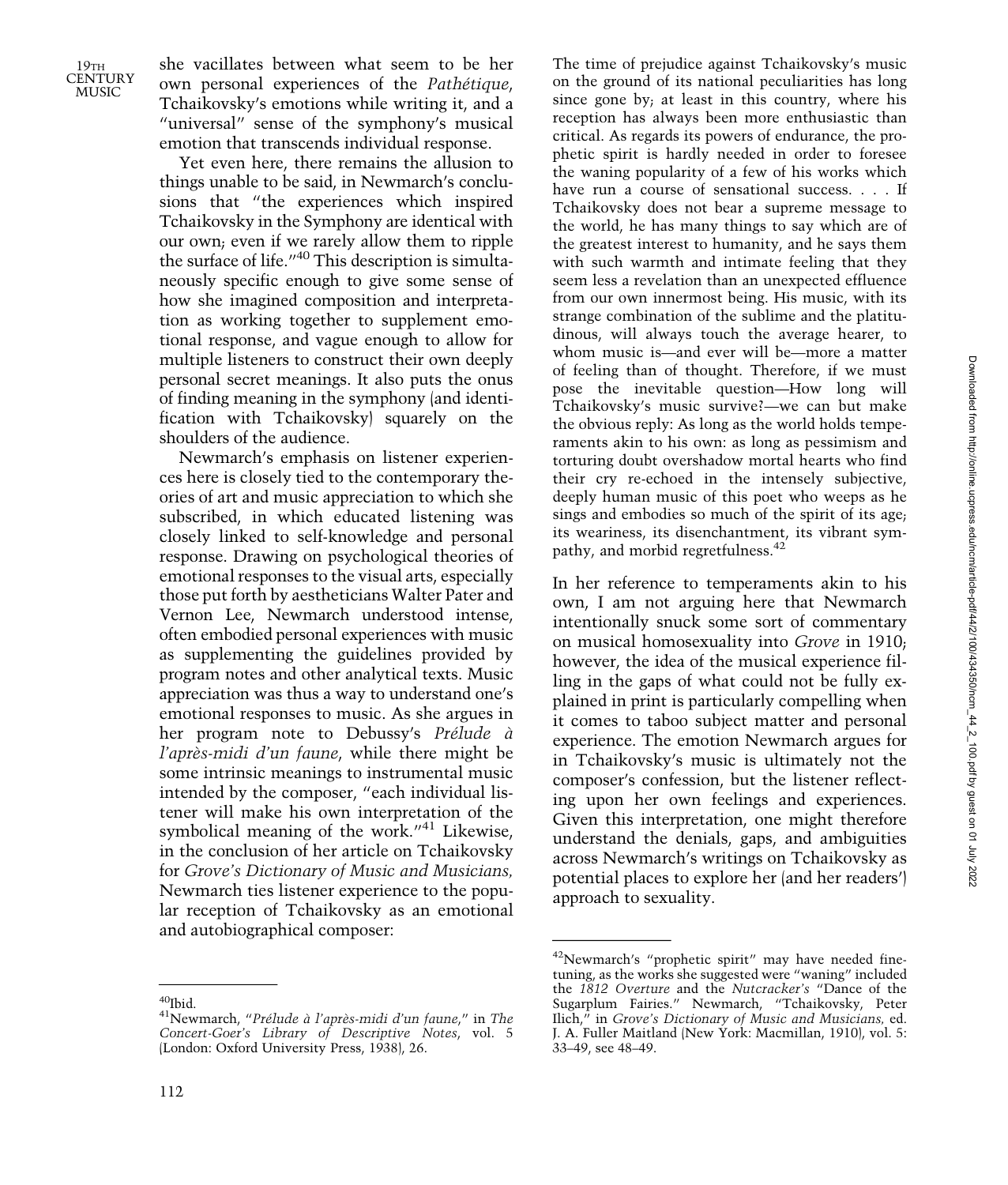In a few rare cases, it is not necessary to resort to speculation as to what queer readers thought about potential links between Tchaikovsky's biography and their own experiences. According to his diaries, the novelist E. M. Forster obtained a copy of Newmarch's translation of Modest Tchaikovsky's Tchaikovsky: His Life and Letters around 1912, only a year before beginning work on the novel Maurice. Based on his comments on the book, it is clear that he had previously encountered some of the rumors around Tchaikovsky (possibly from Goldsworthy Lowes Dickinson, a music critic and part of the underground queer circle at Cambridge to which Forster belonged, or Edward Carpenter, whose relationship with George Merrill inspired that between Maurice and Alec Scudder). In any event, Forster clearly knew how to read between the lines, even of an abridged translation of a work by a queer author who had spent decades hiding his brother's (and his own) secrets. Forster transcribed excerpts from Tchaikovsky's letters into his diary, and remarked at one point "Am coming to the illness in which he [Tchaikovsky] longed for intimacy, felt he had known no one intimately, and so tried marriage."<sup>43</sup> In Maurice, Forster is even more direct about the musical-sexual knowledge to be gleaned from Tchaikovsky's life and the Pathétique.

In her work on the novel, Michelle Fillion has analyzed the use of certain movements and themes from the Pathétique as part of Maurice's coming out process. I would like to draw attention to what Forster and Maurice read by and into Newmarch as a historical source, as well as the context of how and where Maurice encounters biographical information about Tchaikovsky. The novel's protagonist, Maurice Hall, attends a performance of the Pathétique in London with Violet Tonks, his sister Kitty's close friend, in the hopes that this will lead to heterosexual feelings and eventually

<sup>43</sup>E. M. Forster, *Locked Diary*, as cited in Michelle Fillion, "Tchaikovsky and the Deflowering of Masculine Love in Maurice," in Difficult Rhythm: Music and the Word in E. M. Forster (Urbana: University of Illinois Press, 2010), 93–107, see 93.

marriage. While there, he runs into Risley, a former Cambridge classmate and a fine example of one of Prime-Stevenson's "homosexual hearers":

Unfortunately, after the concert he met Risley.

"Symphony Pathique," said Risley gaily.

"Symphony Pathetic," corrected the Philistine.

"Symphonie Incestueuse et Pathique." And he informed his young friend that Tchaikovsky had fallen in love with his own nephew, and dedicated his masterpiece to him. "I come to see all respectable London flock. Isn't it supreme!"<sup>44</sup>

Note the"sentimental-sexual"joke on"Pathique/ Pathetic/Pathétique" referenced earlier by Prime-Stevenson, as well as Risley's joy at the doublemeanings he finds in the music, seemingly unknown to "all respectable London."<sup>45</sup> Where might the English-speaking Risley have heard of Tchaikovsky's relationship with his nephew, Vladimir "Bob" Davidov, the dedicatee of the Pathétique? Although oral transmission of the rumor had certainly been in effect for some years, what Maurice does next is telling:

But he got a life of Tchaikovsky out of the library at once. The episode of the composer's marriage conveys little to the normal reader, who vaguely assumes incompatibility, but it thrilled Maurice. He knew what the disaster meant and how near Dr Barry had dragged him to it. Reading on, he made the acquaintance of "Bob," the wonderful nephew to whom Tchaikovsky turns after the breakdown, and in whom is his spiritual and musical resurrection. The book blew off the gathering dust and he respected it as the one literary work that had ever helped him.<sup>46</sup>

Maurice, ignorant of other models of selfknowledge and community, is nonetheless able to discern hidden details of Tchaikovsky's relationships from an unspecified "life" available at a library. This life, given the setting, is

<sup>44</sup>E. M. Forster, Maurice (New York: Norton, 1971), 161–62. 45This kind of joke would not have been unfamiliar to Tchaikovsky himself, whose letters are full of doubleentendres and sexual language that only recently has been accurately translated into English. See Bullock, "Čajkovskij and the Language of Same-Sex Desire," Jahrbuch Musik und Gender, vol. 10: Musik und Homosexualität—Homosexualität und Musik, ed. Kadja Grönke and Michael Zywietz (Hildesheim: Olms, 2017), 49–59.<br><sup>46</sup>Forster, Maurice, 162.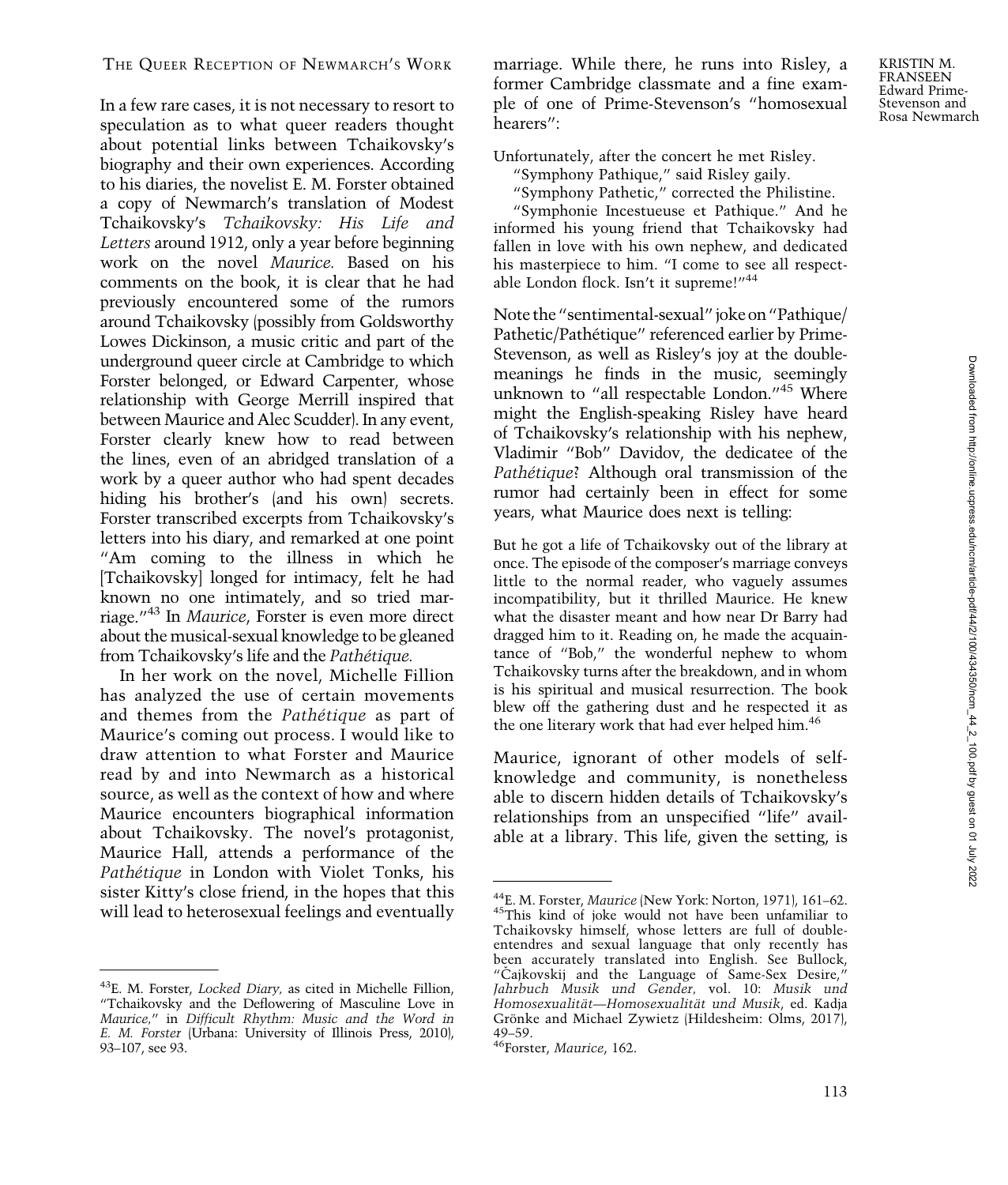$19\mathrm{TH}$ **CENTURY** MUSIC<sup>1</sup>

clearly either Newmarch's biography or (more likely, given Forster's own reading) her translation of Modest Tchaikovsky. Maurice's reading of Newmarch is both subversive and deeply personal: "blowing off the gathering dust" of his own anxieties and allowing him to begin the process of self-acceptance and moving beyond the limits of social respectability. Unlike Prime-Stevenson's Oswald, whose self-awakening began with hearing the "tone-autobiographies" of Beethoven and Tchaikovsky, Maurice can decode the mysteries of musical-sexual knowledge only with a written guide.

For such a momentous occasion, Newmarch's own remarks on Tchaikovsky's personal life and the potential autobiographical nature of the Pathétique are more far circumspect than Risley or Maurice suggest. As we have seen in Tchaikovsky: His Life and Works, she denied any overt autobiographical character to the symphony, and instead pushed for a largely subjective understanding of Tchaikovsky's musical melancholy. The wealth of information that Forster (and Maurice and Risley) finds in Newmarch's translation of The Life and Letters of Peter Ilich Tchaikovsky might surprise the twenty-firstcentury reader, who finds in it only vague and questionable language about the composer's incompatibility with his wife, concern about certain rumors while employed at the Moscow conservatory, and the dedication of the Pathétique to Davidov. At the same points where Forster's protagonist finds the greatest insight, Newmarch and Modest emphasize the "romantic" friendship between Tchaikovsky and von Meck, and admit the limitations of the composer's letters to paint the full picture.<sup>47</sup> Likewise, while it is true that Modest describes his brother's life in far greater detail than that previously available to English audiences, he and Newmarch do not present anything that might—as Forster remarks—convey anything untoward to the "normal" or "respectable" reader. For those who, like Forster and Prime-Stevenson, had some sense of what to read or listen for, however, there was more to unpack. For instance, at one point,

Tchaikovsky and Newmarch cite a lengthy passage of a letter from Tchaikovsky to Nadezhda von Meck, in which he discounts the idea of marriage. Modest immediately takes issue with all of his brother's proposed reasons for remaining unmarried, remarking that "Tchaikovsky never gives the true reason for his yearning after solitude and a life of 'heavenly quiet and serenity,' but it certainly did not proceed from 'misanthropy,' 'indolence,' or weariness of life."<sup>48</sup> Neither Modest nor Newmarch provides any further explanation or elaboration of this passage, suggesting a kind of closet discourse similar to Newmarch's speculations about the withheld letters in the Tchaikovsky family archives. They mention the possibility of more information, but leave the reader to grasp its full meaning.

Modest's influence on Forster's mention of Tchaikovsky's unhappy marriage and relationship with his nephew is clear. In recounting his brother's disastrous marriage to Antonina Miliukova, Modest writes "it was not until they [Tchaikovsky and Antonina] entered into closer relationship that they discovered, to their horror, they were far from having told each other all; that a gulf of misunderstanding lay between them which could never be bridged over, that they . . . had unintentionally deceived each other."49 Likewise, his description of Vladimir (Bob) Davidov, which Newmarch saw as vital enough to Tchaikovsky's biography to reproduce in full in her Grove article, claims only that "Tchaikovsky preferred the companionship of his nephew; was always grieved to part with him; confided to him his inmost thoughts, and finally made him his heir, commending to this young man all those whom he still desired to assist and cherish, even after his death."<sup>50</sup> Fillion argues that "English readers may have shared Risley's detection of more than familial ties" between Tchaikovsky and Davidov, noting that Maurice reads in Tchaikovsky's life the failures of both "the Uranian love of beautiful adolescents" and the possibility of medical cures and heterosexual marriage.<sup>51</sup>

<sup>&</sup>lt;sup>47</sup>Modest Tchaikovsky, The Life and Letters of Peter Ilich Tchaikovsky, ed. and trans. Rosa Newmarch (London: Lane, 1906), x and 220–27.

<sup>&</sup>lt;sup>48</sup>Ibid., 84.<br><sup>49</sup>Ibid., 224.<br><sup>50</sup>Ibid., 471.<br><sup>51</sup>Fillion, "Tchaikovsky and the Deflowering of Masculine Love," 104–05.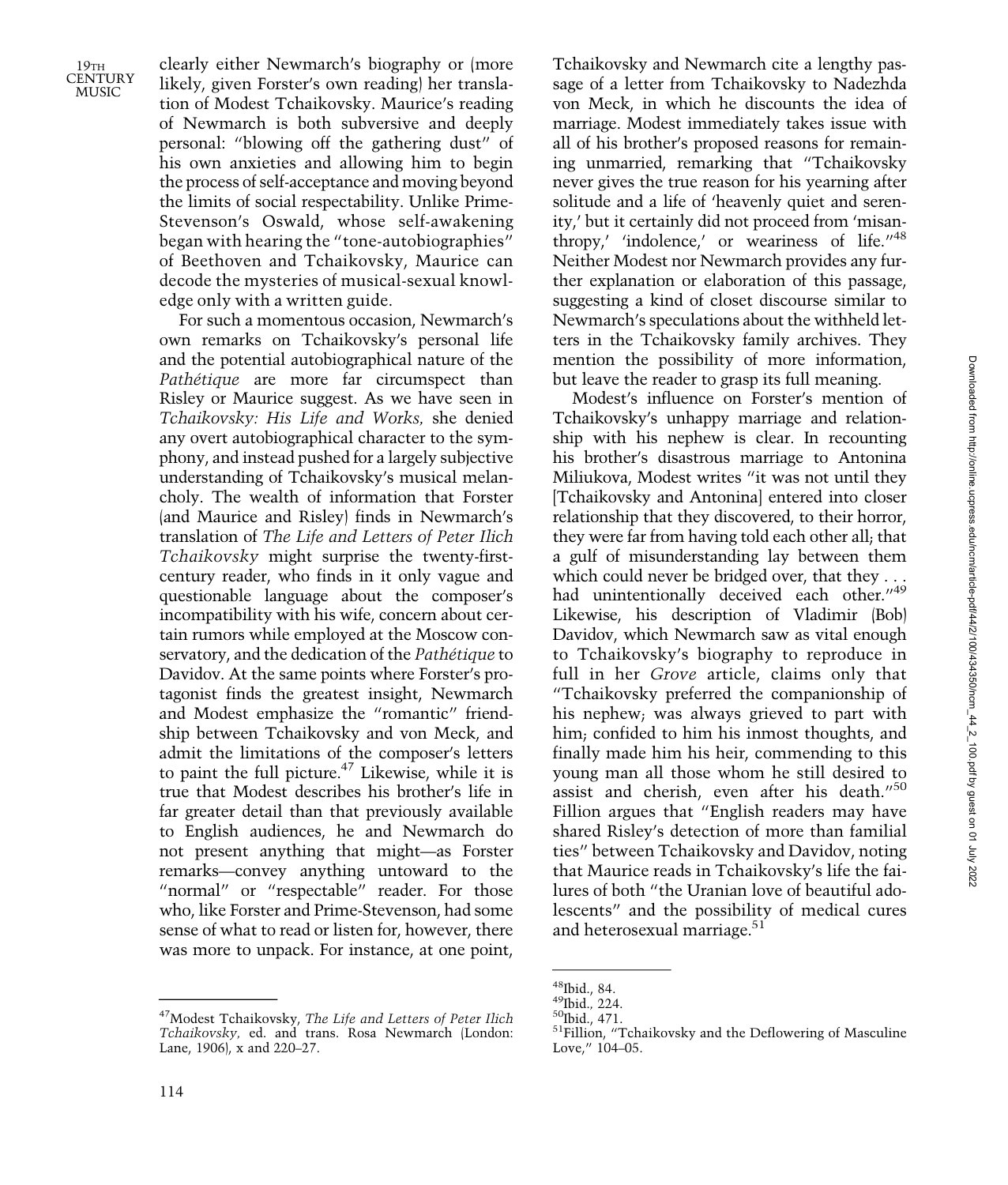Selecting these instances from Life and Letters as proof of Newmarch's knowledge of Tchaikovsky's sexuality, however, is a matter of guesswork (albeit one Forster, Prime-Stevenson, and likely others engaged in), looking for clues to something the reader already knows and then attributing them to the author-translator. It is clear that Modest thought all of these anecdotes safe enough to publish at the time, and—whatever Newmarch may have heard from "the sensationalists" about the end of Tchaikovsky's life and the nature of his relationships—she likewise found them suitable for translation.

One is therefore left wondering at Newmarch's own experience of reading Modest's account. In her focus on Tchaikovsky's marriage in Life and Works, she seems to be engaging with some kind of queer subtext to the gossip and hidden sources, much as Forster and Prime-Stevenson would do when reading her work. What is one to make of Newmarch's description of Tchaikovsky's epistolary relationship with von Meck in her introduction as "the most romantic episode of Tchaikovsky's life"?<sup>52</sup> Although Newmarch admits to omitting letters in her translation involving figures unknown outside of Russia, she includes most of the correspondence with von Meck that was known to exist at the time. This provides a great deal of previously unknown insight into Tchaikovsky's compositional process, sense of his career, and place as a conductor, teacher, and composer, but the remark about the friendship as "romantic" is curious, especially given Newmarch's interpretation of other aspects of Tchaikovsky's life and musical aesthetic. Is this an act of misreading or misdirection on Newmarch's part—what Gary C. Thomas calls "the ladyfriend trap" of assigning female lovers to male composers whose sexuality remains a matter of debate?<sup>53</sup> Perhaps in response to the attitudes of "the sensationalists" Newmarch encountered in her own research, is the reference to "romance" in the context of a female acquaintance a strategy of

<sup>52</sup>Newmarch, introduction to Tchaikovsky, Life and Letters of Peter Ilich Tchaikovsky, x.<br><sup>53</sup>Gary C. Thomas, "'Was George Frideric Handel Gay?' On

further obscuring those moments where Modest did not quite conceal the truth from her scholarly eye? Newmarch's motives in drawing attention to the contrast between the epistolary friendship with von Meck and doomed marriage to Miliukova in Tchaikovsky's life are hard to draw out, but she is careful here to keep to the available sources, leaving interpretation to her readers.

# CONCLUSIONS: GOSSIP, ANECDOTES, AND THE LIMITS OF BIOGRAPHY

The problem of the gossipy or missing anecdote as a place for reading (or "in-reading") musical-sexual knowledge did not end with early-twentieth-century music biography. Scenes of gossip about Tchaikovsky appear in both fictional and autobiographical sources for decades following Prime-Stevenson's and Newmarch's writings. One of Prime-Stevenson's former New York colleagues, critic James Gibbons Huneker, had far more ambivalent feelings about Tchaikovsky's depictions of "morbid" emotions, which, as Brown observes, may have stemmed from his "squeamish response to having been presented these unvarnished biographical details."<sup>54</sup> Nevertheless, Huneker's heavily fictionalized reworking of his earlier newspaper articles, collected in book form as Old Fogy: His Musical Opinions and Grotesques, presents a slightly clearer picture of how this gossip might have initially spread,

Closet Questions and Cultural Politics," in Queering the Pitch, 163–65.

<sup>54</sup>Malcolm Hamrick Brown, "Tchaikovsky and His Music in Anglo-American Criticism, 1890s–1950s," in Queer Episodes in Music and Modern Identity, 143. Space does not permit a full discussion of Huneker's complex views on sexuality and music. He delighted in scandalizing the more uptight American Wagnerians with stories of Ludwig II's homosexuality. His correspondence includes frequent references to Whitman's poetry, queer gossip about Parsifal, and Henry Blake Fuller's 1919 homoerotic novel Bertram Cope's Year. For his own part, he was married three times and was reputedly romantically linked to several prominent female artists in New York, including the bisexual opera singer Olive Fremstad, who inspired the "pleasing theme of lesbianism" in his novel Painted Veils. See Arnold T. Schwab, James Gibbons Huneker: Critic of the Seven Arts (Stanford: Stanford University Press, 1963), and Intimate Letters of James Gibbons Huneker, ed. Josephine Huneker (New York: Boni and Liveright, 1924). Thank you to Prime-Stevenson scholar and collector Tom Sargant for pointing me in the direction of Huneker's essays and letters.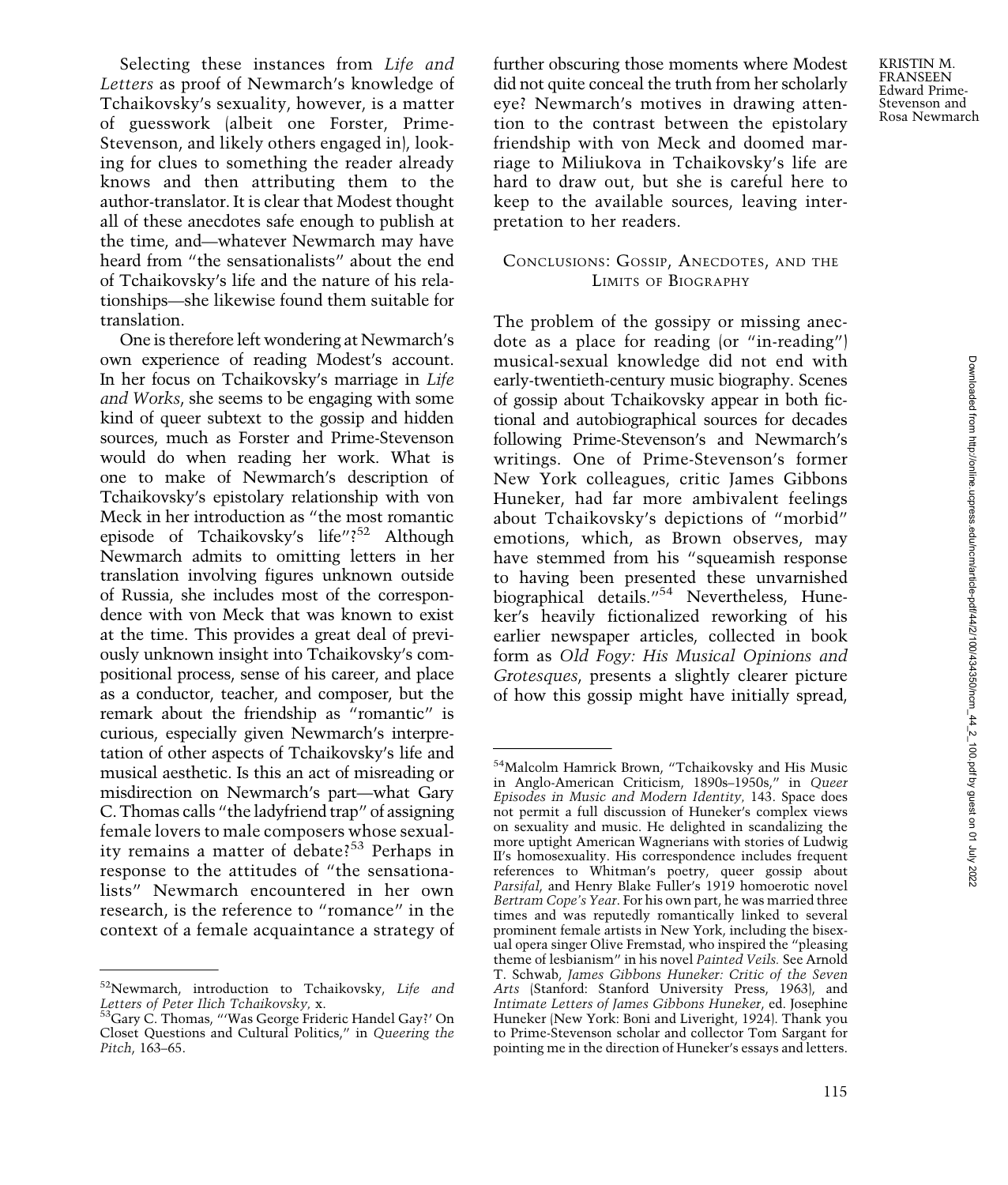19TH **CENTURY** MUSIC

described in such a way as to intentionally shock Huneker's readers. The Old Fogy, Huneker's parody of a less-than-perceptive conservative music critic, runs into the grandson of an old friend at a café in New York:

I knew that artistic matters were at a low ebb in New York, yet I never realized the lowness thereof until then. I was introduced to a half-dozen smartly dressed men, some beardless, some middle-aged, and all dissipated looking. They regarded me with curiosity, and I could hear them whispering about my clothes. I got off a few feeble jokes on the subject, pointed to my C-sharp minor colored collar . . .

Jenkins looked sourly at my friend Sledge, but that shy young person behaved most nonchalantly. He whistled and offered Jenkins a cigar. It was accepted. I was disgusted, and then they all fell to quarreling over Tchaikovsky. I listened with amazement.

"Tchaikovsky," I heard, "Tchaikovsky is the last word in music. His symphonies, his symphonic poems, are a superb condensation of all that Beethoven knew and Wagner felt. He had ten times more technic for the orchestra than Berlioz or Wagner, and it is a pity he was a suicide"—"How," I cried, "Tchaikovsky a suicide?" They didn't even answer me.<sup>55</sup>

The Old Fogy never gets his answer and gives his smartly dressed new acquaintances a rambling speech about Tchaikovsky's "most immoral stories" and modern music. This account gives a good sense of the problems inherent in this type of biographical "knowledge," and how the same kind of information (in this case, gossip) could elicit different reactions depending on one's awareness of secret meanings and in-group knowledge. It is not merely the Fogy's homophobia (the disgust at smartly dressed men sharing cigars), but his lack of musical awareness that causes the crowd at the café to desert him.

Decades later, a comic scene in the first act of Billy Wilder's 1970 film The Private Life of Sherlock Holmes utilizes references to Tchaikovsky as a by-then familiar shorthand for late-nineteenth-century homosexuality, with one character remarking, "Tchaikovsky. . . . How should I put it? Women . . . not his glass of tea." Wilder's film was released only a year

before Ken Russell's infamously melodramatic biopic The Music Lovers, which promised audiences a more explicit view into Tchaikovsky's marriage and private life with the tagline "the marriage of a homosexual to a nymphomaniac." Russell played on the longstanding association of both Piotr and Antonina Tchaikovsky's sexualities with tropes of emotional instability and tragedy. More recently, Tchaikovsky's later years and emotional state have been subject to further debate by Alexander Poznansky, Roland John Wiley, David Brown, and Philip Ross Bullock. Despite repeated reevaluation of documentary evidence presenting a more complicated picture of the man and his context, the idea of Tchaikovsky and the Pathétique as a kind of musical shorthand for anxieties about sexuality and the repressive forces of mainstream society persists.

Looking across her Tchaikovsky project and into the realms of personal memoir and poetry, Newmarch's passionate defense of the canon and appeals to emotion no doubt strike many as old-fashioned, especially when it comes to the place of single-subject biography within contemporary musicology. That said, her call for the subjective emotional appeal of Tchaikovsky's music and her implied inclusion of herself in the category of "temperaments akin to his own" raises some additional questions about the place of musicologists as both scholars and lovers of music, an issue that remains pertinent in the 2010s. Despite all of her stated attempts at objectivity, Newmarch's writings ultimately present the act of writing biography as a highly unscientific (and rather piecemeal) process complicated by the need to interpret incomplete evidence. It is contingent upon not only drawing one's conclusions, but also weighing the possible expectations of readers and subjects. What are we to make of these suggestions of a biography that can never be fully told alongside the surviving evidence of Newmarch's queer readership?

Whether the biographer was a prurient sensationalist, a respectful friend, or a sympathetic comrade to her subject, however, Newmarch's status as a female musicologist and as a public writer of biography places queer readings of her work in an uneasy position, not unlike the Tchaikovsky readings done in the 1900s and

<sup>55</sup>James Gibbons Huneker, "Tchaikovsky," in Old Fogy: His Musical Opinions and Grotesques (Philadelphia: Presser, 1913), 140–41.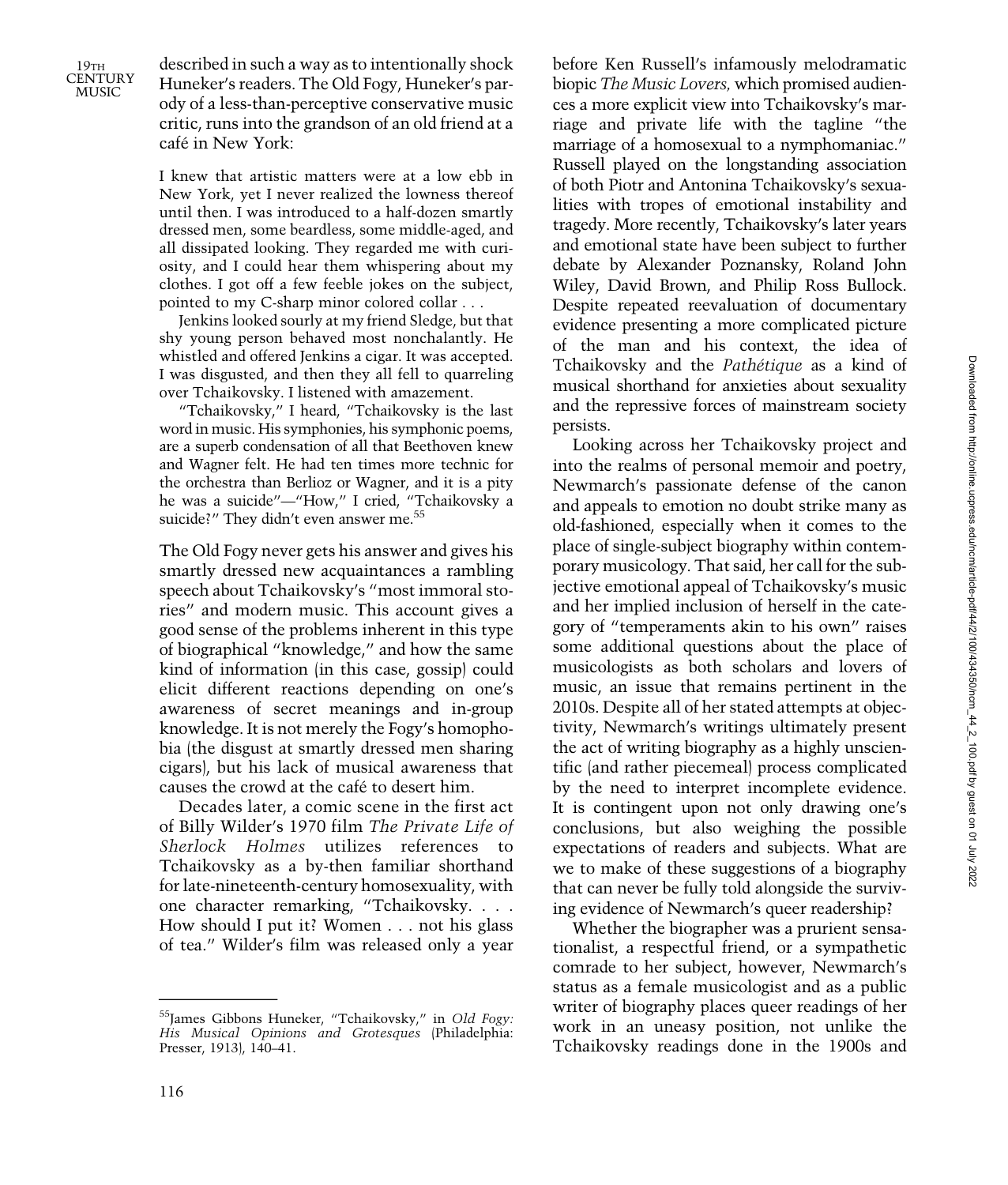1910s by Forster and Prime-Stevenson. It would be easy to imagine Newmarch's Tchaikovsky research strictly in the role of eliminating queer meanings from music biography in a time of increased public conservatism. Conversely, a direct relationship between Newmarch's references to the gaps and secrets in Tchaikovsky's life with the debates about closeting in later queer musical biographies is equally speculative. Clearly, not all of her readers saw the same meanings in her work as did E. M. Forster, and he ultimately kept his reading secret in deciding against publishing Maurice. Prime-Stevenson's more overt declarations of queer symphonic meaning were likewise limited by other circumstances, including his use of pseudonyms, blending of gossip, fact, fiction, and opinion, and the small print run through which The Intersexes was carefully released and disseminated by the author as a work of sexology.

If Prime-Stevenson was not as successful at promoting a queer symphonic canon as he might have hoped, the rumors he recounts about the Pathétique and Tchaikovsky's death remained active throughout the century. Gossip about Tchaikovsky's sexuality, of course, remained a touchstone for musical-sexual knowledge for several decades: Philip Brett and Lou Harrison have both observed that Tchaikovsky was one of the few composers whose homosexuality was "allowed" to be discussed during the 1970s and 1980s, and Wilder's Holmes tellingly escapes a proposed assignation with a ballerina by declaring "Tchaikovsky is not an isolated case."<sup>56</sup> Despite repeated reevaluation, the idea of Tchaikovsky and the Pathétique as a kind of musical shorthand for anxieties about sexuality and the repressive forces of mainstream society remains prevalent. For musicologists and musicians, the appeal of these rumors goes beyond sensationalist voyeurism and into the relation between personal identity and aesthetics. Whatever Newmarch, Prime-Stevenson, Forster, and others may have thought or known of Tchaikovsky, they shared an investment in the sorts of personal knowledge, experiences, and connections that could be gained by knowing how to seek through music and anecdote what was not always apparent or allowed in the official sources and conversations. Despite the variety of their approaches, they each tried to understand the role of music in shaping both individual and group emotions and experiences, especially those that could not be properly or completely described in print. They also struggled with what kinds of conclusions they could draw from imperfect, incorrect, or missing evidence, especially when it came to queer subject matter and experiences that they could not name as such or openly discuss without the perilous safety of distance, privacy, and control.

#### Abstract.

Beginning with the "open secret" of Benjamin Britten and Peter Pears's relationship and continuing through debates over Handel's and Schubert's sexuality and analyses of Ethel Smyth's memoirs, biography has played a central role in the development of queer musicology. At the same time, life-writing's focus on extramusical details and engagement with difficultto-substantiate anecdotes and rumors often seem suspect to scholars. In the case of early-twentieth-century music research, however, these very gaps and ambiguities paradoxically offered some authors and readers at the time rare spaces for approaching questions of sexuality in music. Issues of subjectivity in instrumental music aligned well with rumors about autobiographical confession within Tchaikovsky's Symphony No. 6 (Pathétique) for those who knew how to listen and read between the lines. This article considers the different ways in which the framing of biographical anecdotes and gossip in scholarship by music criticturned-amateur sexologist Edward Prime-Stevenson and Tchaikovsky scholar Rosa Newmarch allowed for queer readings of symphonic music. It evaluates Prime-Stevenson's discussions of musical biography and interpretation in The Intersexes (1908/9) and

<sup>56</sup>"The gay world has always known about Tchaikovsky, of course, and there have been rumors about Schubert and his friend." Harrison, 1970 interview with Gay Sunshine, as cited in Gavin Butt, Between You and Me: Queer Disclosures in the New York Art World, 1948– 1963 (Durham: Duke University Press, 2005), 63. Emily Michelle Baumgart's archival research reveals that the references to Tchaikovsky as a signifier of homosexuality in Private Life were originally meant to be more explicitly musical. In a discarded scene, the impresario character prepositions Dr. Watson while Holmes plays an excerpt from Tchaikovsky's Violin Concerto in the background. See Baumgart, "'What One Man Can Invent, Another Can Discover': Music and the Transformation of Sherlock Holmes from Literary Gentleman Detective to On-Screen Romantic Genius" (MA thesis, Michigan State University, 2015), 31–32, [https://search.proquest.](https://search.proquest) com/docview/1686537431?accountid=12339.